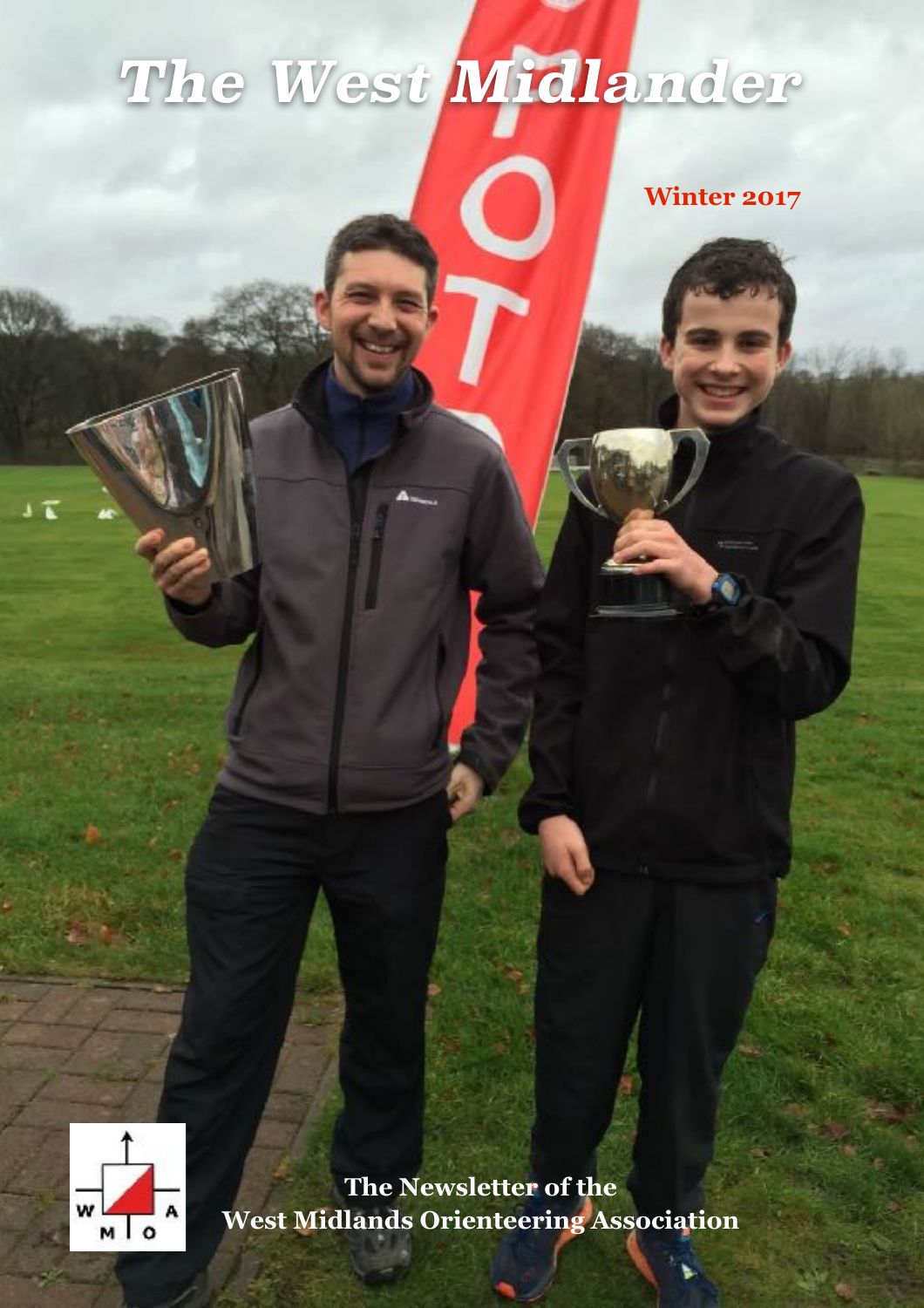# **Association Officials**

| Chairman                    | Ray Collins (WCH)       | chair@wmoa.org.uk       |
|-----------------------------|-------------------------|-------------------------|
| Vice-Chairman               | Richard Lewis (WRE)     | vicechair@wmoa.org.uk   |
| Secretary                   | Delia Kingsbury (WRE)   | secretary@wmoa.org.uk   |
| Treasurer                   | Ian Gamlen (COBOC)      | treasurer@wmoa.org.uk   |
| Fixtures Secretary/Rep.     | Allan Williams (WCH)    | fixtures@wmoa.org.uk    |
| Newsletter Editor           | Rod Postlethwaite (WRE) | newsletter@wmoa.org.uk  |
| Coaching Rep.               | <vacant></vacant>       | coaching@wmoa.org.uk    |
| <b>Colour Badge Awards</b>  | Hilary Simpson (OD)     | colourbadges@wmoa.org.u |
| Controllers' Co-ordinator   | <vacant></vacant>       | controlling@wmoa.org.uk |
| Data Privacy Officer        | <vacant></vacant>       | dataprivacy@wmoa.org.uk |
| E-mail Tree Co-ordinator    | <vacant></vacant>       | emailnews@wmoa.org.uk   |
| Junior Squad Co-ordinator   | wmjsquad@gmail.com      | juniorsquad@wmoa.org.uk |
| League Results Co-ordinator | Lesley Ross (OD)        | league@wmoa.org.uk      |
| Webmaster                   | Andrew Johnson (HOC)    | webmaster@wmoa.org.uk   |

# **Club Representatives**

| <b>British Orienteering</b> | Vacant                 | britorep@wmoa.org.uk    |
|-----------------------------|------------------------|-------------------------|
| <b>COBOC</b>                | Ian Gamlen             | cobocrep@wmoa.org.uk    |
| <b>HOC</b>                  | Marian White           | hocrep@wmoa.org.uk      |
| OD                          | <b>Barry Elkington</b> | odrep@wmoa.org.uk       |
| <b>POTOC</b>                | <b>Henry Morgan</b>    | potocrep@wmoa.org.uk    |
| WCH (rotating)              | <b>Ray Collins</b>     | wchrep@wmoa.org.uk      |
| <b>WRE</b>                  | <vacant></vacant>      | wrerep@wmoa.org.uk      |
| <b>WYEVENT</b>              | Kyla Da Cunha          | wyeventuresrep@wmoa.org |
| All Committee/Officials     |                        | committee@wmoa.org.uk   |

Website: <http://www.wmoa.org.uk>

*Cover Photo: Alistair Powell (Club Captain) and Felix Lunn (Best Junior) of OD with the Laurie Bradley Trophy at Bathpool Park. Photo by Karin Kirk (OD).*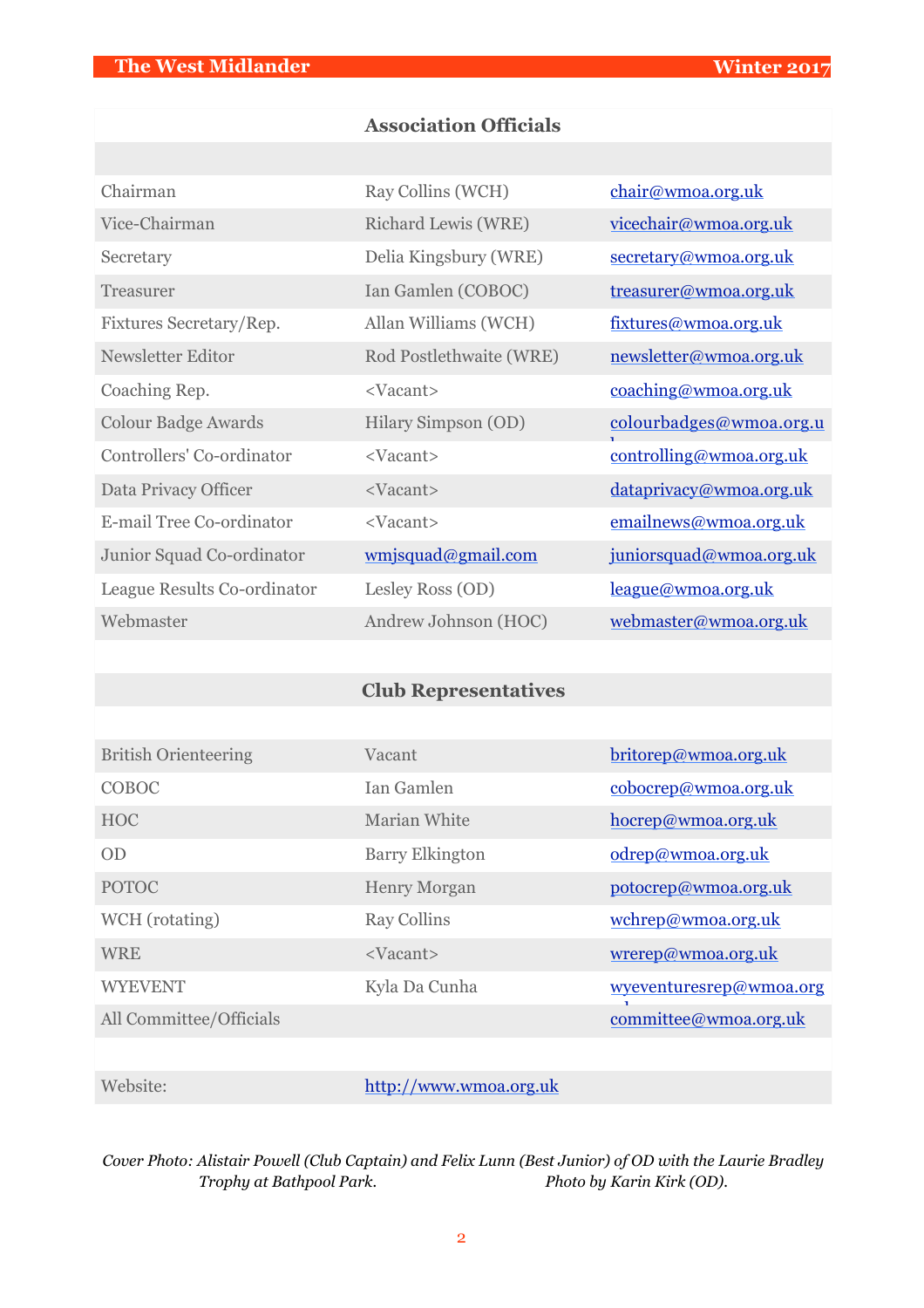# **Editorial**

A Happy 2017 to everyone and welcome to a bumper 32 page edition. Thanks to everyone who has contributed with articles this time please keep sending them in.

2017 got off to a somewhat damp start at Bathpool Park when POTOC hosted the Laurie Bradley Trophy on New Year's Day. OD, once again, triumphed - who can stop them? The 2017 League has also got underway with two events at Postensplain and Brandon Woods with OD, again, storming into the lead closely followed by HOC.

The West Midlands CompassSport Cup/ Trophy heat is being held by POTOC at Park Hall on 12 March (full draw on page 26). Interestingly, WCH are competing for the first time in the Trophy.

Another exciting weekend of orienteering is in prospect in March when OD host the 'Warwickshire Orienteering Weekend'. The weekend consists of two high profile events an Urban at Rugby on the Saturday and the Midland Championships at the perennial favourite, Bentley Wood.

Since I took over the editorship of this newsletter it has always been produced in electronic format to reduce costs to the region. I have been asked though about the best way to print it. You can, of course, print it straight in A4 format but there is a way to print it in A5 format:

- In the Print window, from the Page Scaling drop-down box, choose Booklet Printing.
- From the Booklet Subset drop-down box, a) choose Both Sides if you have a double sided printer, or b) choose, say, Front side only, then, after returning Front sides to printer, taking care with order and direction of pages, repeat for reverse side only.

Happy Orienteering

**Rod**

# **Inside this Issue**

- **2** Association Officials
- **3** Editorial
- **4** Chairman's Report
- **5** Meeting Minutes
- **10** AGM Minutes
- **14** Shhhh! Top Secret Orienteering
- **16** Laurie Bradley Trophy
- **15** ARDF World Championships
- **17** JK 2018 the Financial Position
- **18** Courses
- **19** Brighton City Race
- **21** World Orienteering Day
- **22** Euro City Race Tour 2016
- **25** West Midlands Championships
- **26** CompassSport Cup/Trophy Draw
- **27** West Midlands Urban League
- **28** West Midlands League
- **31** Fixtures



Copy date for the next issue: 1 May 2017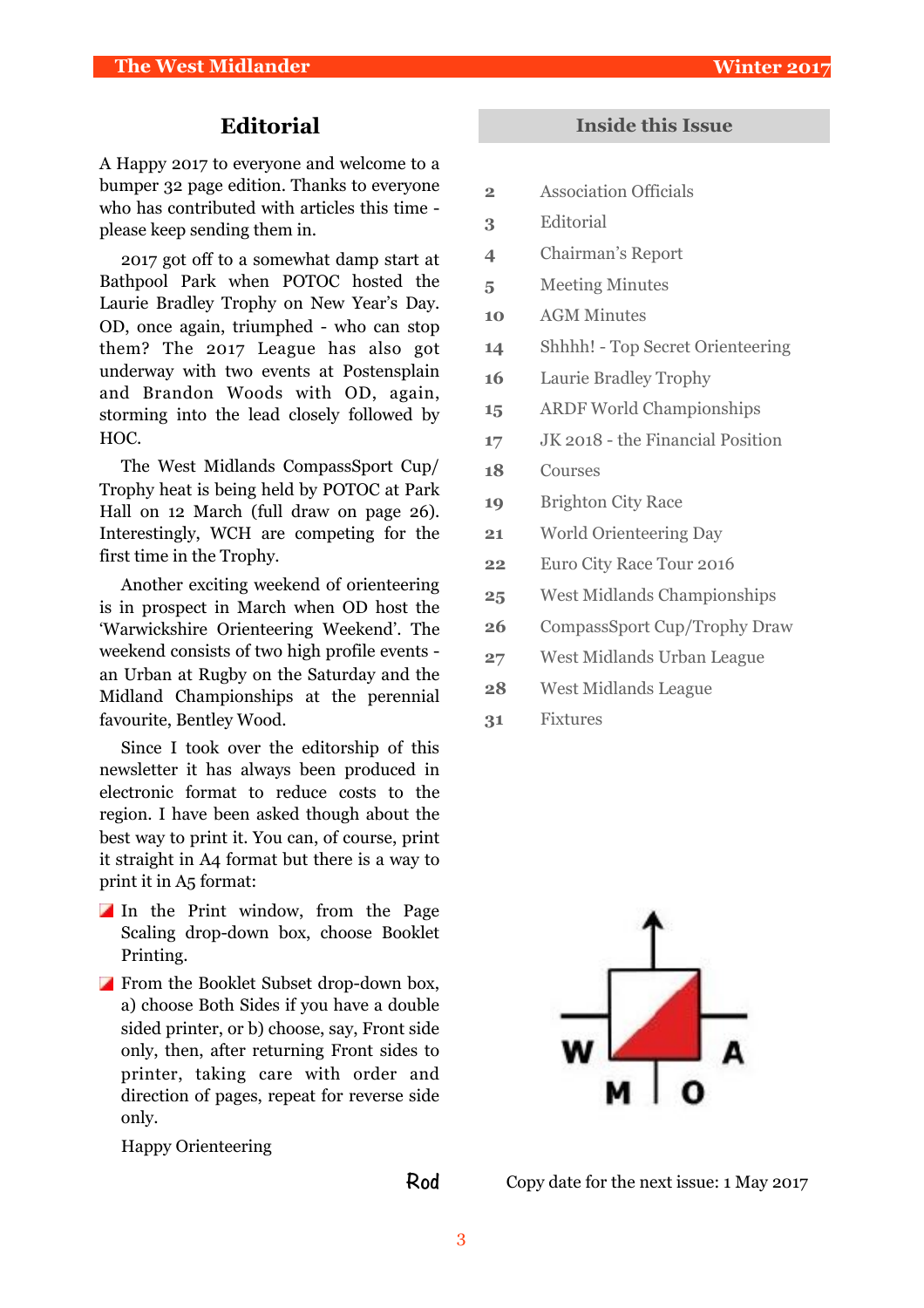# **WMOA Chairman's Waffle Ray Collins**



*Chairman Ray Photo by Richard Lewis (WRE)*

Welcome to 2017 and a Happy New Year to you all. It only seems a short while ago that 2016 arrived and now it has gone. Time really does seem to pass faster as I get older. Have you made a New-Year Resolution? If you did I hope that you keep it up. One resolution we should all make is to attend more orienteering events in 2017 than we did in 2016. One reason for this resolution is that numbers at events are slowly but steadily falling so dust off your 'O' kit, find your compass and get out there and take part in the best sport ever devised.

Looking ahead I have recently entered Christine and myself for the **BIG** events of the year (BOCs - day and night, JK and Scottish Six Day) and I got very little change out of £500! Perhaps we need to rethink closing dates for 'cheaper' entries and not make them straight after Christmas. I am now looking for an event abroad to go to as part of a holiday. The Pyrenees after the Scottish Six Days is looking favourite but if you have a suggestion let me know. Good luck to any West Midlanders who are going to the World Masters in New Zealand in April.

Congratulations to OD on winning the WMOA League in 2016 and also for retaining the Laurie Bradley Score Event Trophy at Bathpool Park, Kidsgrove.

One big change in 2017 is that all event officials must have attended an Event Safety Course. If you need to attend one but have not yet done so Walton Chasers are holding a course on Wednesday 25 January at Brocton Village Hall. I realise this will be very short notice but if you would like to come let me know ASAP so that enough materials can be prepared at the address below: [chairman@wmoa.org.uk](mailto:chairman@wmoa.org.uk)

One event that does seem a long way off is JK 2018 but with Easter at the end of March it is only 14 months away. The plan is to have an event with little travelling, unlike the last few years, with Cannock Chase being the event centre and all events within a few miles of each other. Most of the main roles are now filled but there are still a few positions that need a leader. If you have the time or the skills to fill a role please let the Event Co-ordinator, Andy Yeates, know ASAP. Of course, the weather will be lovely and we will all be happy to be out in the spring sunshine.

Hoping to see more of you in a forest soon,

Ray Collins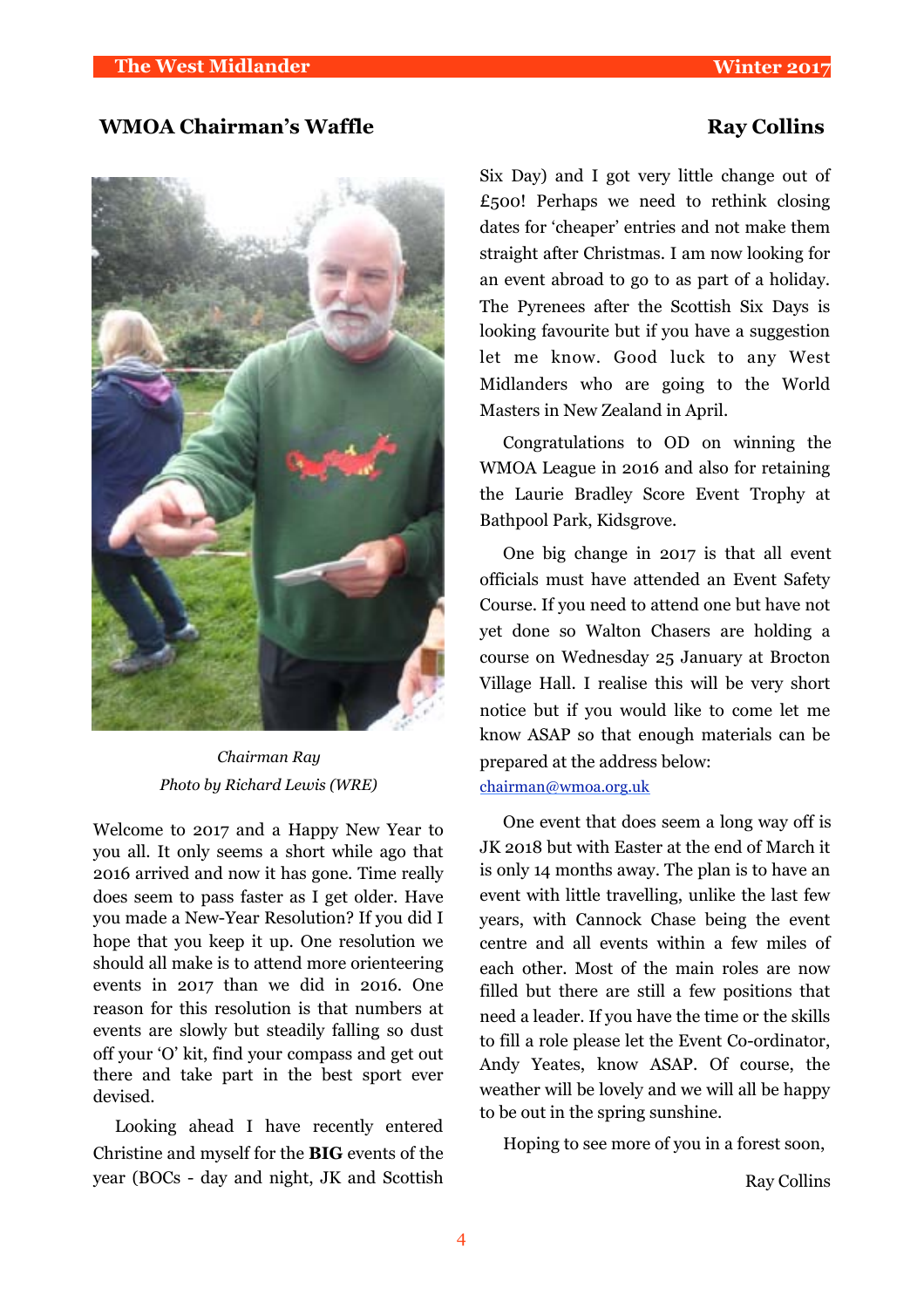# **Minutes of WMOA Committee Meeting 12 December 2016 Great Barr Hotel**

1. **Present:** R. Collins, K. da Cunha, R. Dredge, B. Elkington, I. Gamlen, J. Heaton, D. Jacks,

A. Johnson D. Kingsbury, R. Lewis, R. Postlethwaite, M. White, A. Williams, A. Yeates.

- 2. **Apologies:** M. Elkington, H. Morgan, K. Strain.
- 3. **Acceptance of Minutes**: The minutes of the September 2016 meeting were accepted as a true record.

E. Brown had commented on the minutes from the AGM. The Chairman's Report had recognised the effort expended by Eric and Lesley Brown in organising BOC 2016. Eric wished to extend this acknowledgement to the event officials and volunteers for the whole weekend.

He also pointed out in relation to the Treasurer's Report that the budgeted contribution of £1500 from BOC 2016 had been in the WMOA Treasurer's Budget, but not in the budget for BOC 2016.

# 4. **Matters Arising:** None.

# **5. Correspondence:**

Mike's 'e' News - forwarded to clubs and WMOA committee.

Query from Ian Gamlen about the WMOA Constitution - a copy had been provided.

From A. Callow (WRE) - some thoughts about the WMOA League - these had been circulated to WMOA Committee for clubs and individuals to consider the suggestions made.

From Lesley Ross (OD) -contrary to the information from the previous meeting she was unable to amend the software to enable the number of scoring events for the WMOA League to be changed in line with that agreed at the previous meeting.

Communication from Simon Thompson (HOC) and Ernie Williams (LEI) - confirming Simon as a Controller for one of the days at JK 2018.

Correspondence relating to BOC 2016 finances.

Communication about WMOA fixtures - minutes of meeting.

# **6. Chairman's Report:**

Di Jacks was welcomed to the meeting, representing WRE as Graham Hardy has retired from orienteering and from being WRE's WMOA rep.

Thanks were extended to HOC for the recent West Midlands Championships event at Dymock Forest, especially as this had led to Ray winning his age class (!). OD were congratulated for their performance over the year that had led to them winning the West Midlands League, closely followed by WRE.

# **7. Treasurer Nomination:**

Following the position of Treasurer not being filled at the AGM, Ian Gamlen (COBOC) had volunteered to take on this role. He was nominated for the position by R. Collins and seconded by B. Elkington. Those present voted in favour of co-opting Ian onto the committee.

# **8. Treasurers Report:**

I. Gamlen circulated a copy of the accounts as of 16/11/16 and the current position was close to budget. Monies in relation to BOC 2016 (~£700) had been received from BOF.

A. Johnson asked whether there was any merit in building a contingency fund. I. Gamlen responded that spending over the last few years had been static with a £3500 turnover and that this determined the budget. For clarity he requested that the new event levy be displayed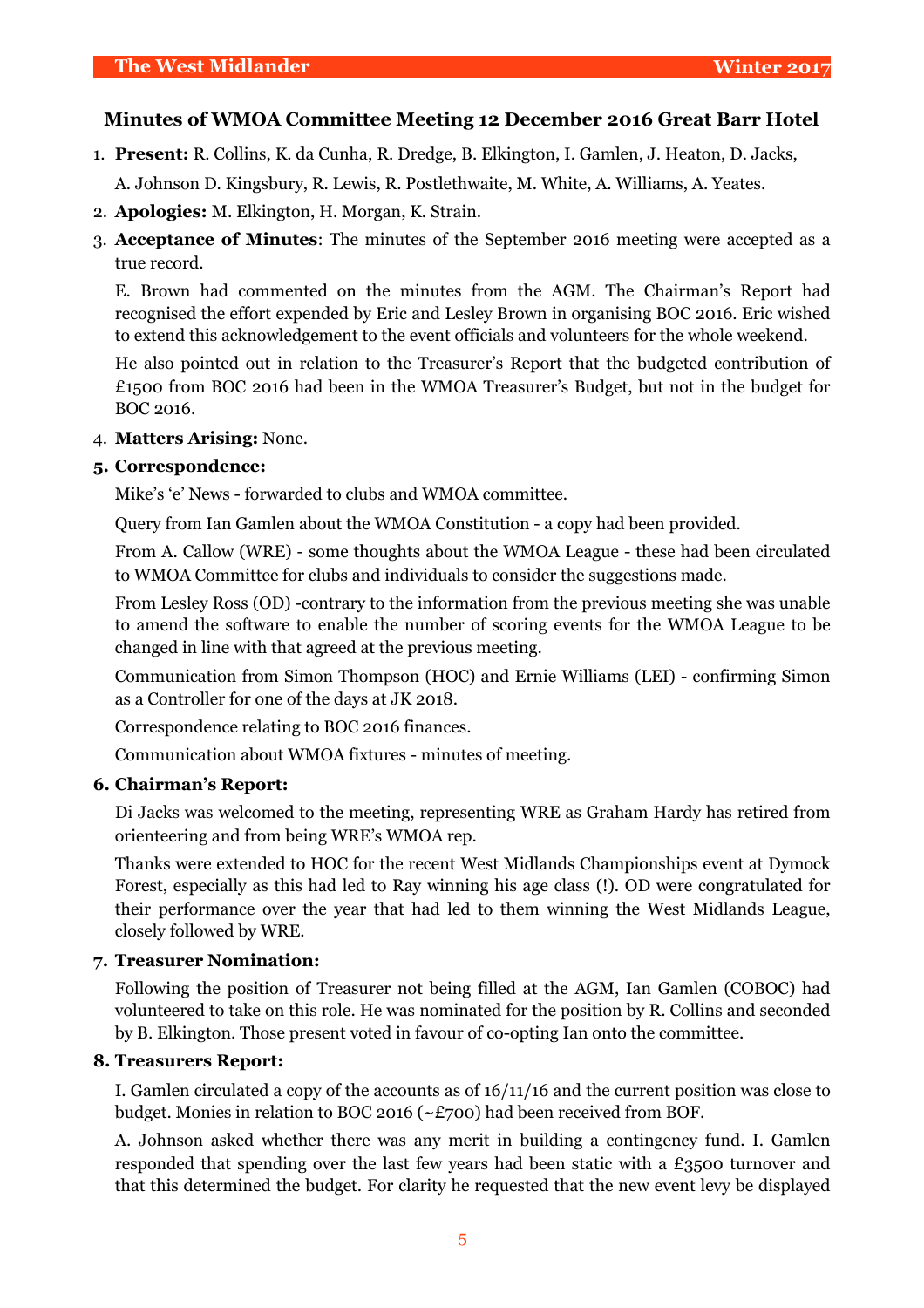on the WMOA website. M. White observed that in the WMOA the reserves were generally held at club level rather than regional level. Longer standing committee members recalled that several years ago the region had held reserves of the order of £7000, although this money had been dormant, hence the reserves had been reduced. Recent events perhaps indicated that the funds held needed to be somewhere between the two.

R. Dredge added that it was a useful approach to know what the money was needed for to drive a financial strategy. In those regions that held reserves the money was actively used to support mapping initiatives, development of officials and juniors, etc.

K. da Cunha observed that it would be welcome to have funds available to support development, although the region has neither a development strategy nor a development officer. Similarly, money was held in trust by the extinct WYE club for development in Herefordshire but seemingly could not be released to Wye Ventures and so support development of orienteering in Herefordshire. Wye Ventures need support to develop skills in young people to enable them to map areas and run events and voiced her frustration of the lack of recognition from BOF because of her alternative approach to development. She volunteered to give a presentation about the plans for Wye Ventures at the next meeting.

R. Postlethwaite suggested canvassing opinion on the need for a regional development day.

# **9. Fixtures:**

There had been a WMOA fixtures meeting at the beginning of November. The events for the WM League had been selected and also for the Urban League - two of which are UKOL listed. WCH have confirmed the date of the Heath Hayes Urban as 04/06/17.

The new WMOA Urban League classes are now in use, this information needs to be added to the WMOA website.

M. White added that the UK Urban League had a new age class of Hyper-Veteran and this needs to be mapped onto the local Urban League structure.

R. Collins requested clarification about expected winning times and how they were determined.

# **a) Laurie Bradley Trophy:**

The scoring system currently in place was discussed. The team captain has the onerous job of distributing runners amongst the classes. This was considered to be outdated and R. Collins reported that most clubs would do well to field 25 runners, let alone 25 who were all in the correct age class. He sought to change to a scoring system that would include the best 25 scores from each club, or all finishers if there were less than 25 competitors from a club. It was agreed to trial this proposal for the 2017 event and to review the change after the event. It was agreed that the criteria for awarding the Junior trophies would remain the same.

J. Heaton agreed to notify the Organiser of the 2017 event of these changes.

# **b)West Midlands League:**

Whilst it had been thought that the software that is used to calculate the points for the West Midlands League could be adapted to accommodate the new scoring system, agreed at the last meeting i.e.  $(n/2) + 1$  (rounded down), it transpired that this is not the case. Those present were asked to see whether any club members had the skills to review Microsoft Access database programmes - the software used for the League calculations. M. White commented that this may be an opportunity to fully review future requirements for the programme and the League.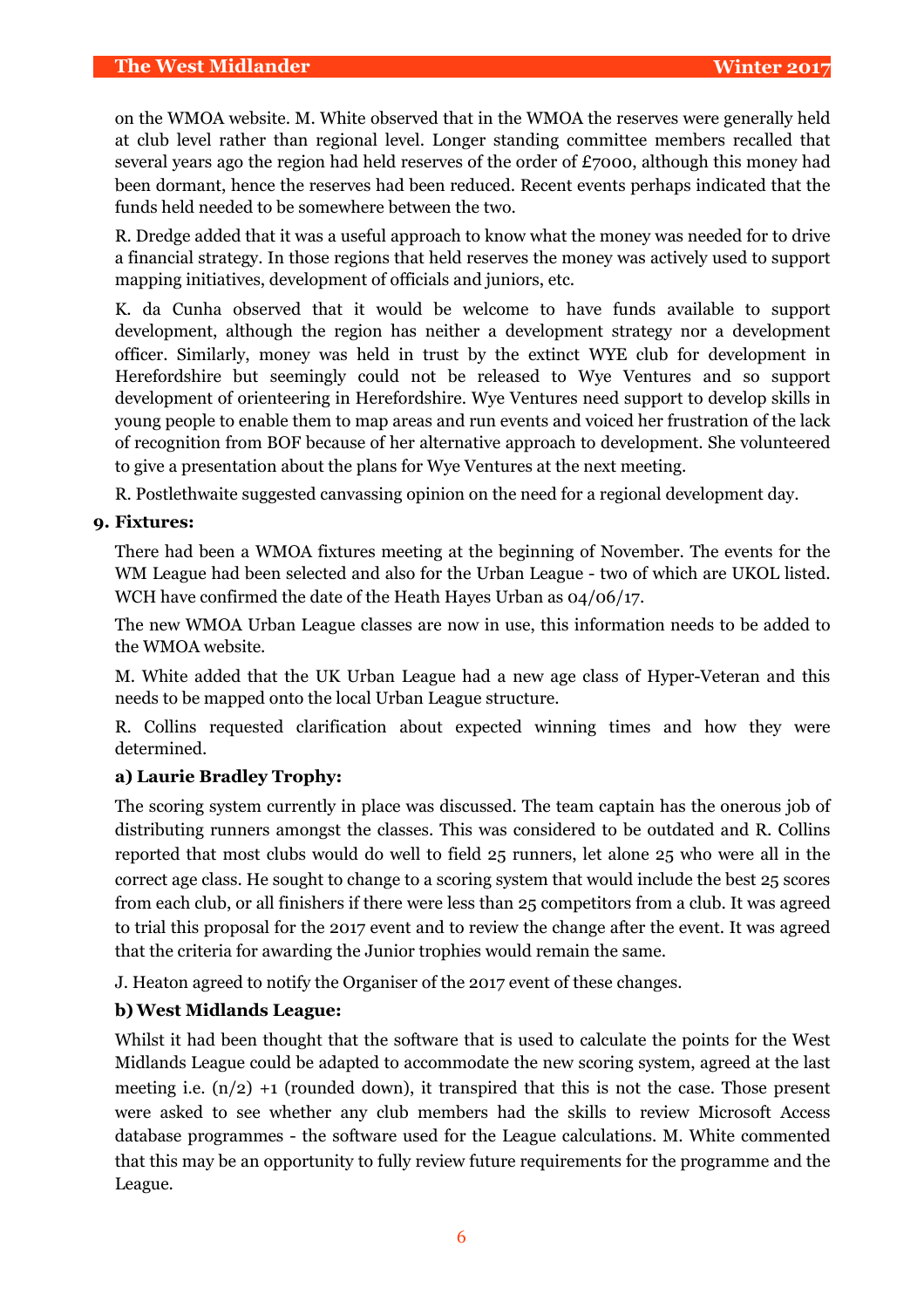# c) **JK 2018** (A. Yeates and R. Dredge):

The main areas for the event have been finalised, including defined OOB areas on Cannock Chase following extensive discussions with the Forestry Commission. It is still planned to hold three races on Cannock Chase. The use of MOD Stafford for the Sprint is still to be finalised and there is optimism that permission will be granted.

It emerged that reserve areas for all of the competition days are also required. WRE have offered areas to cover this, although a Sprint area needs to be identified and this needs to be non-military. J. Heaton clarified that Keele University is still not an option. Possibilities are Birmingham University and A. Williams was considering areas although they were not traffic free.

There are still some gaps in identifying event officials and assistants for the main events/areas. Clubs were asked to identify the required officials as soon as possible. The assistant to these officials would need to be capable of taking on the main role if need be, but the expectation is that they wouldn't have to. Similarly officials are needed for the reserve areas and the development of the reserve events needs to be at a similar state of readiness as the nominated events so that if there are unforeseen last minute difficulties the areas can be switched. The need to prepare for the reserve events will leave the Region with a set of high quality events ready to put on and with up to date maps.

The invitation to tender for mapping the main areas has been issued and a further tender will be issued for the reserve WRE areas.

Advertising postcards for JK 2018 will be issued and distributed from JK2017 onwards.

The hope that the events would have World Ranking Event status is still being pursued and has the support of the Controllers.

Financial considerations: R. Dredge gave an update including responses to some questions that had been posed by I. Gamlen in advance of the meeting. A communication had been received from Mike Hamilton which had not been fully evaluated, given that it had been received that day, and was being considered by the JK Co-ordinator and Treasurer to evaluate which options were most favourable to WMOA. The Committee will be advised at their next meeting by which time it is anticipated that they will have met with BOF and fully discussed the options available.

The options recently received from BOF will be considered, with A. Yeates mindful of the positive support received from BOF when organising the BOC 2014 Middle Distance event.

R. Dredge re-iterated that he was still confident that WMOA could take on the event with the associated risk, now having had access to the 2016 financial position and the projected budget for JK2017. These confirmed the earlier view that costs were very consistent from year to year. The budget is set to break even at 2500 entries, with fees reflecting the mix of Junior and Senior runners, (entries for 2014 and 2015 were around 3000). The projected cashflow has been reviewed again and the only expenditure required before monies from entries start to be received will be for mapping - this is where the financial risks lie.

I. Gamlen was concerned about the fixed income (£22000) required by BOF, regardless of the size of the entry and wished to explore an option of 2.5 x standard levy per run up to a maximum of £22000. R. Dredge explained that the position of 2.5 x levy had been negotiated to this low level. Whilst the concerns raised were acknowledged, R. Dredge stated that after consideration the fixed sum was the preferred option as it was easier to model and capped the sum that would be paid to BOF. An agreement with BOF has not yet been signed for JK2018,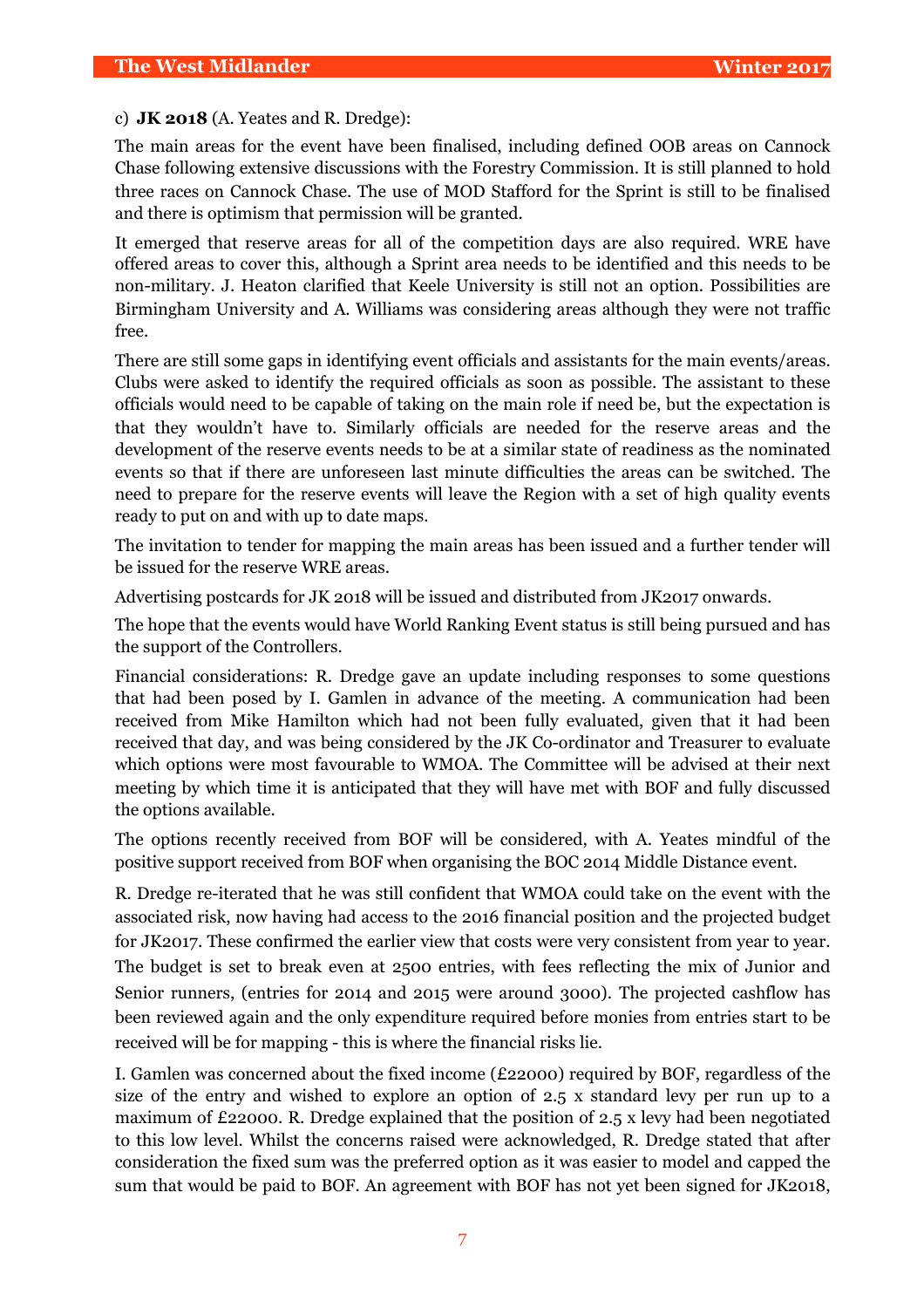but no changes are anticipated relative to what has been presented. R Dredge declared that he felt any further negotiations with BOF would need to be conducted by a  $3<sup>rd</sup>$  party as he had reached the point where he felt that further negotiation by him would lead to a conflict of interest.

I. Gamlen also queried the extent of BOF support that could be expected by the organising committee, especially given that the Major Events Manager was away on maternity leave. It was explained that, with the fixed payment to BOF, WMOA was entitled to a small amount of Major Event Manager (MEM) support. If additional support from the MEM was required, this would need to be covered by the JK 2018 budget. It is hoped that Sally Pygott will have returned from maternity leave by Easter 2017 and that she will be able to promote publicity for the event. K. da Cunha believed she could offer a volunteer to assist with marketing.

A. Williams reminded the meeting that those who travel to events abroad represent a good opportunity to distribute information and market the event more widely.

# **10.West Midlander:**

The next edition will be produced in January - articles are always welcome.

The club reps were confirmed, the only change is that Di Jacks will represent WRE until a new rep to replace G. Hardy is found.

# **11.Website:**

A. Johnson reported that he is starting to look at re-design and formatting. The number of Twitter followers has grown to 61. Event rule changes need to be updated to the website. A copy of WMOA Constitution will be provide for the website via R. Postlethwaite and D. Kingsbury.

# **12.Development:**

R. Brandon had enquired to see whether a Controller's course was in the offing. If not, he was prepared to run one in March.

D. Kingsbury to respond to R. Brandon and accept his offer to put on such a course.

K. da Cunha reminded the meeting that World Orienteering Day would be held on 24 May 2017. She commended the supporting resources that have been produced and are available from the World Orienteering Day website and from the BOF website. For those who have connections with schools, they would probably appreciate help to stage activities.

R. Postlethwaite to advertise World Orienteering Day in the West Midlander.

**Event Safety Course:** The view was that there would still be more people who needed to attend this course. I. Gamlen had asked H. Morgan for a course. M. White suggested that clubs could share dates if there were spaces and they were organising a course. WCH and COBOC are taking this approach.

**Club and Association Conference Feedback:** A. Williams reported that some ideas for increasing participation were generated around club nights. Some clubs had succeeded by basing themselves in leisure centres. There had also been discussions around costs of orienteering and his own view was that some people didn't appreciate how cheap orienteering was relative to some sports - if we charged a little more could we offer more?

### 13.**Events and Competitions Committee**: no update.

14.**West Midlands Junior Squad**: September 2016 - December 2016.

Kirsten Strain & Iain Embrey attended the Junior Regional Orienteering Squads' AGM on behalf of the West Midlands Junior Squad in Hathersage on the 19 November 2016. The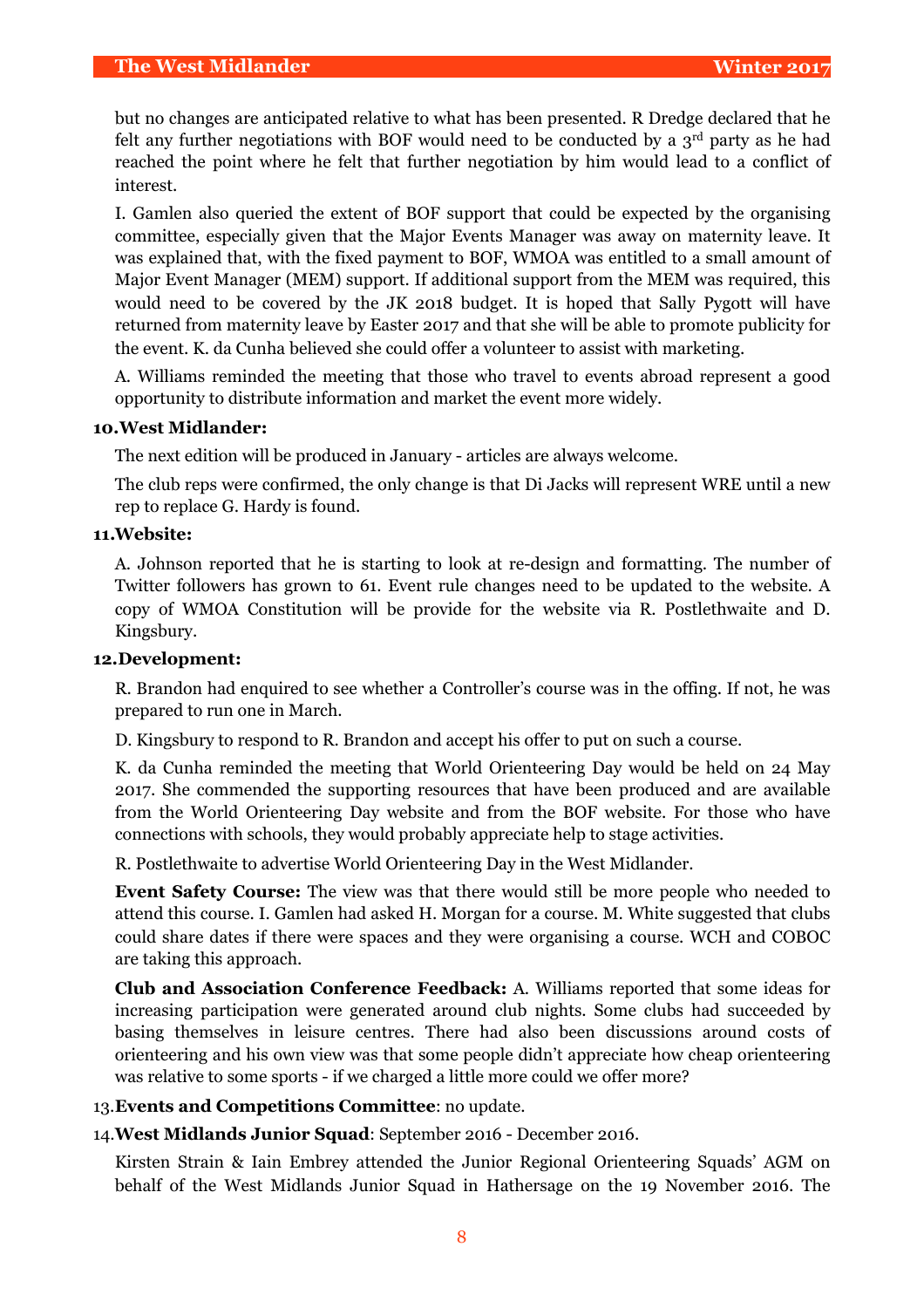Summer tours have now been announced and details can be found on the Junior Regional Squad website: [www.jros.org.uk.](http://www.jros.org.uk)

The annual trip to Hawkshead took place on 2/3/4 December for Ellie Bales, Alex Mitchell, Ollie Flippance, Felix Lunn and Ollie Lunn. The coaches were Iain Embrey, Kirsten Strain, Mel Elkington with extra help from Julie Emmerson & Peter Bray. This was, yet again, an outstanding weekend of training at TD5.

It has been suggested that WMJS opens its own bank account. Mel is quite happy to action this but may require a constitution change. Both Kimberley Lunn & Kerrie Flippance have agreed to be additional signatories on a Lloyds Bank account.

I. Gamlen explained the proposal to separate WMOA and WMJS bank accounts as this would provide clarity and transparency.

# **15.Club Round up:**

**COBOC:** I. Gamlen reported that he had enjoyed assisting at the British School Championships and congratulated M. Elkington on a superb event. COBOC had recently attracted a couple of new members.

**POTOC:** will host the CompassSport Cup/Trophy round in 2017 and, hence, were unable to contribute an event to the WM League, although they may manage an Urban event. J. Heaton sought feedback about Xplorer - his experience was that clubs were not informed about such events going on around them. Others commented that Xplorer activity updates can be found on the BOF website and that it was something that clubs could tap into.

**WYE VENTURES**: their focus is on developing a strong Junior programme and they are looking forward to fun training in 2017.

**HOC:** SinS year which is taking resources and they are trying to increase attendance at events in general.

**OD:** using ideas from Xplorer by rewarding youngsters for finding milestone numbers of controls with a stamp/sticker incentive system. Juniors are also encouraged to join Kenilworth Running Club as a training night. They are now better runners and winning cross-country races too! The Kenilworth School U14 Boys have qualified for the World Schools Orienteering Championships in Sicily.

**WRE:** Club Championships were to be held the following week, a Night event is planned for 21 January and a League event in February, with work on SinS and JK ongoing.

**WCH:** have an event on Badgerslade soon.

# **16.AOB:**

R. Dredge had been asked to be the BOF link with WMOA. He reported that 'O-safe' had recently been revised and there are some mandatory elements. This will be issued shortly and he implored all clubs to implement 'O-safe'. It will need to be incorporated into constitutions and it protects coaches and adults as well as youngsters.

R. Postlethwaite decided not to run non-competitively at BOC 2016, having produced the map, and, instead, walked around the area with a video camera and has produced a video of the event on DVD.

The contribution of the outgoing Treasurer, Barry McGowan, was recognised and a card of thanks was sent to him.

# **17.Next Meetings:**

Dates for 2017 were set as 13 March, 12 June, 11 Sept, 16 Oct (AGM) and 11 Dec.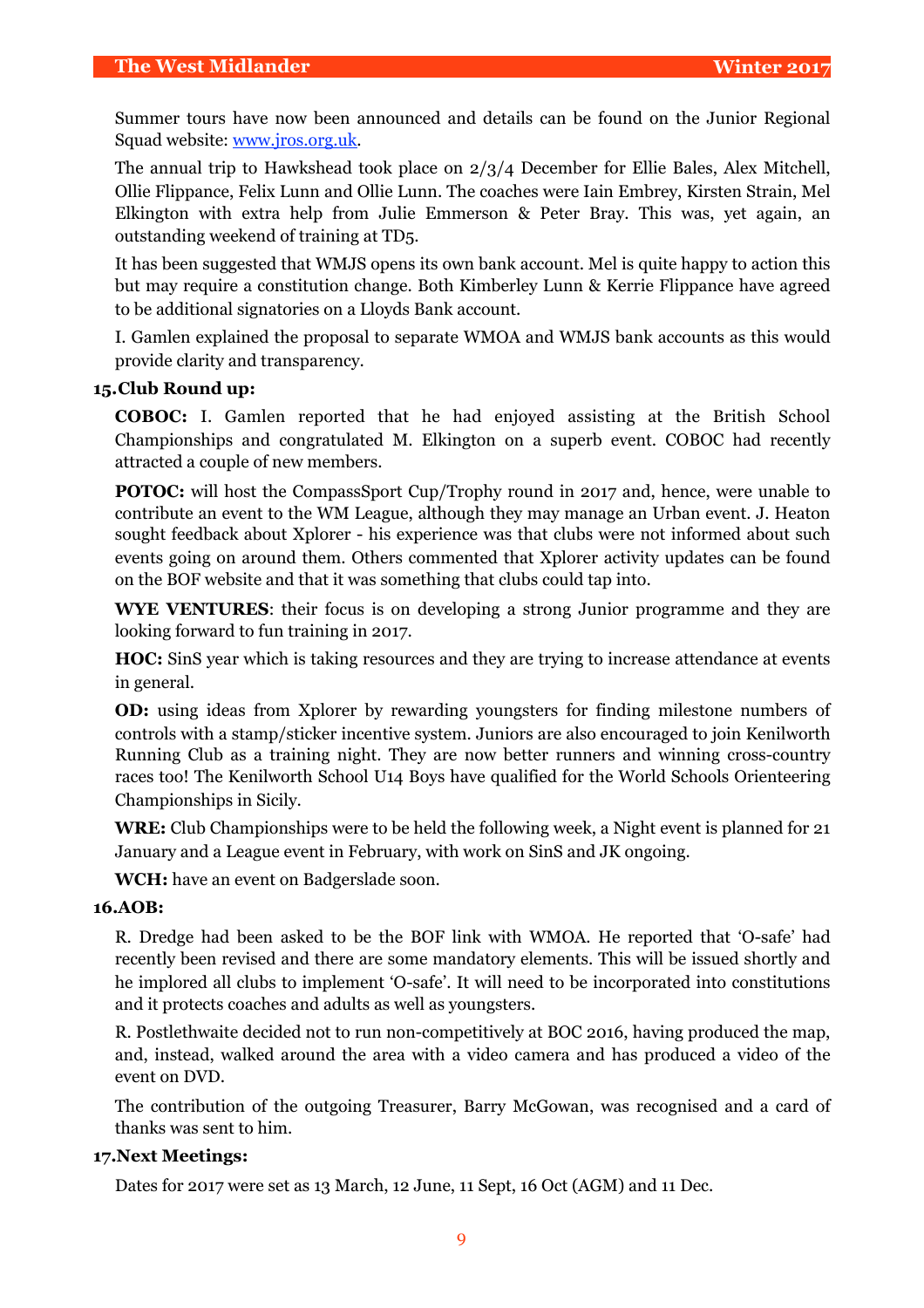# **WMOA AGM Great Barr Hotel. 10 October 2016**

- 1. **Present:** R. Collins (Chair), D. Kingsbury (Secretary), B. McGowan (Treasurer), A. Johnson (Webmaster), A. Williams (Fixtures); A. Bailey (HOC), R. Brandon (OD), T. Craig (WCH), K. da Cunha (WyeVentures) B. Elkington (OD), J. Howells (WCH), H. Morgan (POTOC), A. White (HOC), M. White (HOC).
- 2. **Apologies:** M. Elkington (WMJS), R. Lewis (Vice chairman), R Postlethwaite (West Midlander), K. Strain (WMJS); M. Garside (WCH), G. Hardy (WRE), D. Jacks (WRE) and B. Morgan (POTOC).

# 3. **Declarations of Interest:** None.

- 4. **Minutes:** The minutes of the 2015 AGM were proposed as a true record by A. Johnson seconded by H. Morgan, and accepted.
- 5. **Matters Arising**: None.

# 6. **Correspondence**:

D. Kingsbury had two communications from BOF which had been circulated to clubs, but those present were reminded of:

- a) The forthcoming Club and Association Conference and BOF EGM being held in Birmingham on 29 October.
- b) As of 1 January 2017, all event officials must have attended an Event Safety and Welfare workshop. In addition risk assessments must be prominently displayed along with First Aid information and the location of the nearest A&E/ walk-in facility, in case of injury.

# 7. **Chairman's report**: Ray Collins.

This, fortunately, has been a very quiet year as your Chairman. No scandal, no controversy and events that were due to take place usually occurred on time. The committee have been united and meetings have run smoothly and efficiently.

Thanks to HOC and OD, superbly led by Eric and Lesley Brown, the region held a very successful British Championship weekend in early May. A week or two before the event I looked across from Cannock Chase and all I could see was white as it was covered in snow: luckily on the weekend we had good weather and all went well.

As usual OD has dominated in the region winning the Laurie Bradley Trophy, the 2015 League and several relays at last weeks' event. The rest of us need to unite in one large club to try to beat them! Two juniors, both OD, ran at JWOC in the Summer and did themselves and the region proud. Congratulations to Julie and Harrison. One junior, Nathan Lawson represented GB at JEC. Four juniors made it onto BOF Summer tours and three others (Ellie Bales, Harrison McCartney and Felix Lunn) ran for England in the Junior Home Internationals yesterday. Well done all of you. Can you spot the only non OD in my list?

The BOF EGM is taking place soon. Alas, I cannot attend but I hope that the region has a good turn out of members putting forward their position. One item that needs addressing is how we as clubs, as an association and as a governing body can increase our membership. Several clubs in the region are now very 'top heavy' with older members and I fear for the future of orienteering unless there is a huge turnaround and younger people are recruited into the sport we all love. If you have the magic answer please share it with us.

Finally, I would like to thank the officers of the region: Richard, Barry M., Allan and Delia: Rod for the West Midlander, Henry for his work as the Controllers' controller, Lesley Ross for doing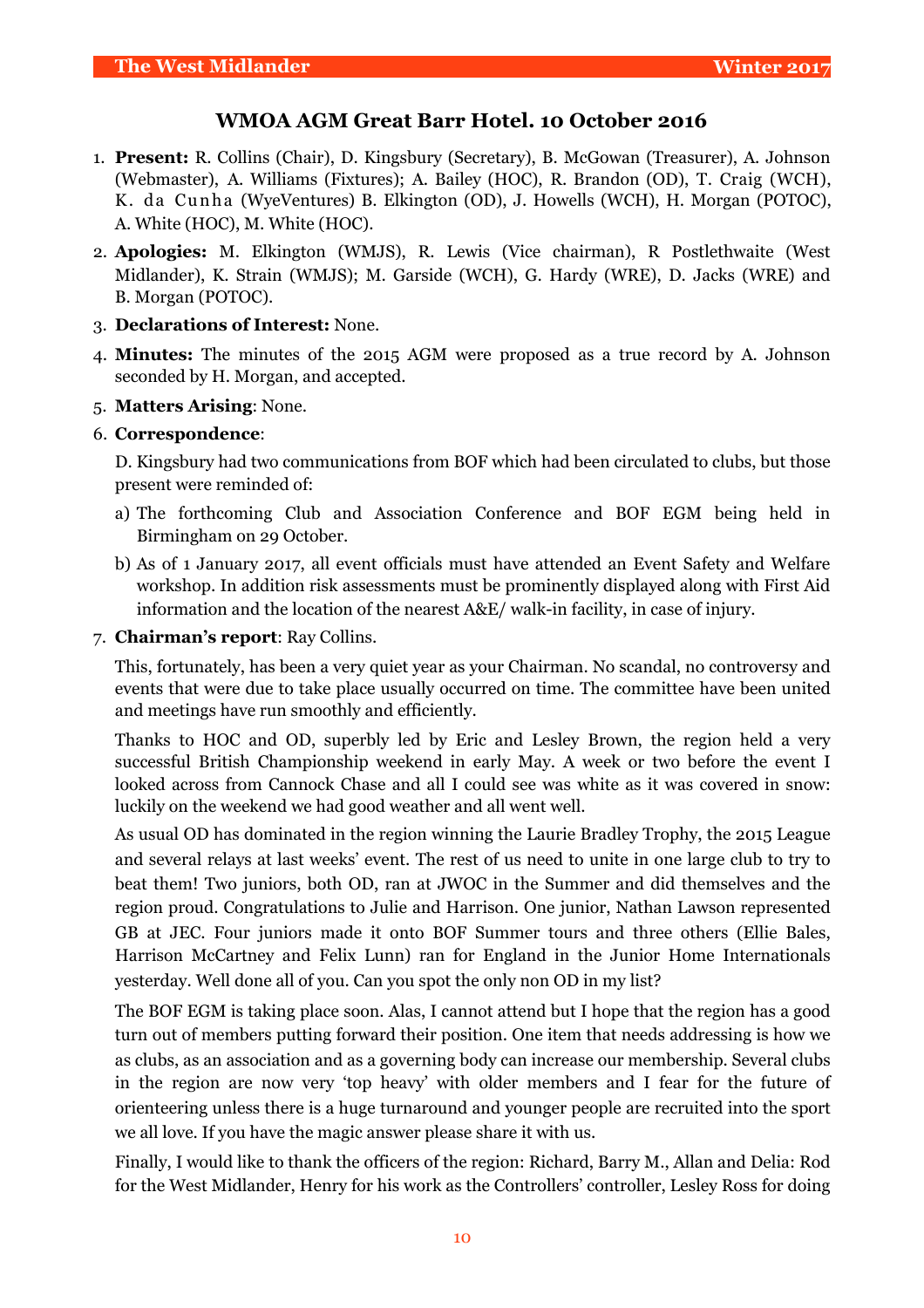the sums and scoring the League and Andy for reinvigorating the website, for their hard work this past year.

# 8. **Treasurer's Report**: Barry McGowan.

B. McGowan presented the Income and Expenditure Account. The closing balance for the year was £1262. There had been a loss of £726 over the year, relative to the budgeted break-even position. The main reason was that income from BOC 2016 had been less than budgeted and the income from levy was slightly lower than had been predicted.

Expenditure on the juniors had been as planned with the £1000 standard allowance and a further £550 in donations to individuals to support their selections and training camps.

Income for 2016/2017 is predicted to be higher as it is a SinS year. In addition, there is a proposal to increase the WMOA event levy to generate more income starting from January 2017. Expenditure was predicted to remain the same. Overall B. McGowan anticipated a surplus of £700.

He expressed his reservations about JK2018 which, by his evaluation, could cost in the order of £100000, with a worst case scenario of a £30000 loss for a late event cancellation. He would like to have seen a partnership agreement with BOF and was dissatisfied with the requirement for the BOF 'super levy' to be paid regardless of whether the event made a profit or loss. He cited the risk to senior event officials and WMOA as the reasons for his stepping down from the role of Treasurer.

A. Johnson queried whether or not WMOA and event officials might be personally liable in a worst case scenario. B. McGowan stated that BOF were offering a £10000 loan although he would not be keen to take this on.

B. McGowan explained that the motion for debate in relation to the proposed levy increase differed from the motion that had been circulated. This was because he had carried out further analysis and was seeking to keep levies on small events to a minimum.

# **Proposal:**

As of 1 January 2017 the WMOA levies for **ALL** events would be as follows:

Juniors free

First 20 Seniors are free

Next 80 people are 50p per head

All additional competitors are £1 per head

M. White asked what impact the motion would have on income. B. McGowan explained that this would yield £2200 as per the budget; the calculations were a 'general rule of thumb'.

The Proposal circulated with the agenda prior to the meeting was defeated.

The new motion, as above, was formally put to the meeting and accepted by a majority, with zero against.

# 9. **Fixtures**: Allan Williams.

A. Williams reported that a wet early part of the year had caused disruption to events including the relays hosted by WCH. A good set of League events had been put on by the clubs, with more to come. There had also been a full set of Urban events, with one event from each club.

A National Scheduling event was planned for the forthcoming weekend. A. Williams encouraged WMOA clubs to put on events that would be suitable for the UK Orienteering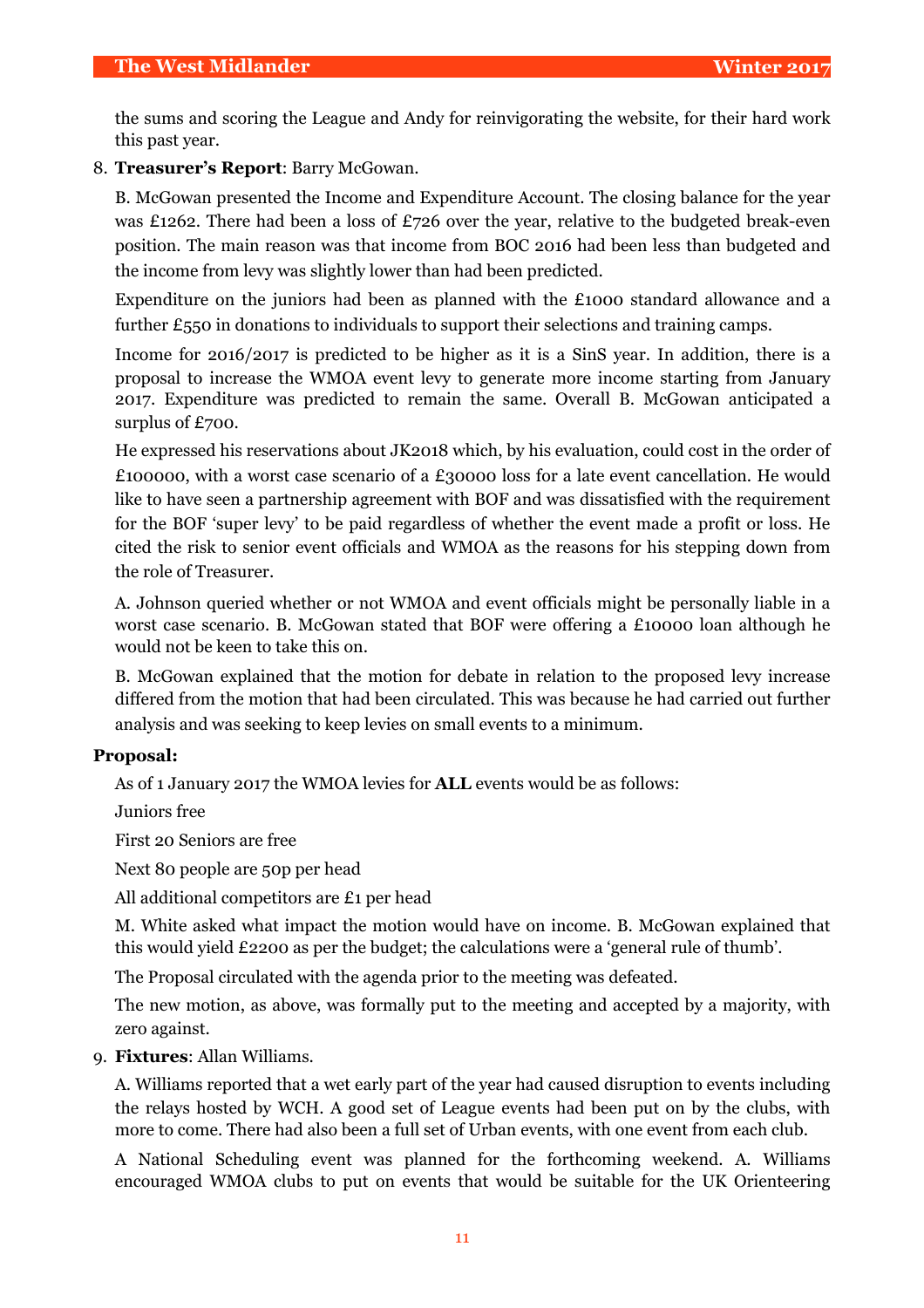League. This usually required twinned events on the Saturday and Sunday. OD had a weekend of events included in this league for 2017. Clubs will need to plan some way in advance for this.

# **10. West Midlands Junior Squad:**

# **Mel Elkington & Kirsten Strain; presented by T. Craig.**

### **AGM Report: September 2015-August 2016.**

The Junior Inter-Regionals took place in the West Midlands. The parents of the Squad supplied a lot of the help on the day with WCH and OD supplying officials and planners.

Both Iain Embrey and Kirsten attended the Junior Regional Orienteering Squads' AGM on behalf of the West Midlands Junior Squad at York in November 2015.

The annual trip to Hawkshead took place with only Ellie Bales, Iain Embrey and Kirsten attending. This was, yet again, an outstanding weekend of training at TD5 level. Ellie benefited hugely from the personal training.

The Squad currently has three members that are part of the GB Talent Squad - Julie Emmerson, Harrison McCartney and Nathan Lawson. All three have been selected for various GB & England teams over the year.

Further down the Squad, four were selected for Lagganlia - Oliver Flippance, Felix Lunn, Oliver Lunn, Alex Mitchell. During the year Oliver Lunn and Alex Mitchell both made their debut running for England at Interland.

The Squad has trained on several occasions with other squads which has worked well during the year and enabled them to train on different types of terrain.

Tracy Craig has kindly taken on the fundraising and Kimberley Lunn the squad kit.

| <b>Position</b>   | <b>Nomination</b>        | <b>Proposed</b>     | <b>Seconded</b>     |
|-------------------|--------------------------|---------------------|---------------------|
| Chairman          | <b>Ray Collins</b>       | R. Brandon          | <b>B.</b> Elkington |
| Vice Chairman     | <b>Richard Lewis</b>     | A. Johnson          | D. Kingsbury        |
| Secretary         | Delia Kingsbury          | A. Williams         | A. Johnson          |
| Treasurer         |                          |                     |                     |
| Newsletter Editor | <b>Rod Postlethwaite</b> | <b>B.</b> Elkington | A. Johnson          |
| <b>Fixtures</b>   | Allan Williams           | H. Morgan           | A. Bailey           |

# 11. **Election of Officers:**

The above were duly elected 'en bloc'.

The position of Treasurer remains vacant - a volunteer is to be sought through the 'West Midlander'.

B. McGowan volunteered to maintain the books for a couple of months.

# 12. **Discussion point: Age Classes for WMOA Urban League:** A. Williams.

A document was circulated illustrating the large increase in distance that under and over 16s encounter on Urban courses. This would go from an under 16 having courses typically around 2-3 km, increasing to 7-8km for the men on the Open course. This is really an issue of insurance rules not allowing youngsters to compete on roads and therefore confining them to short park courses. They are thus kept on artificially short courses relative to their capability. It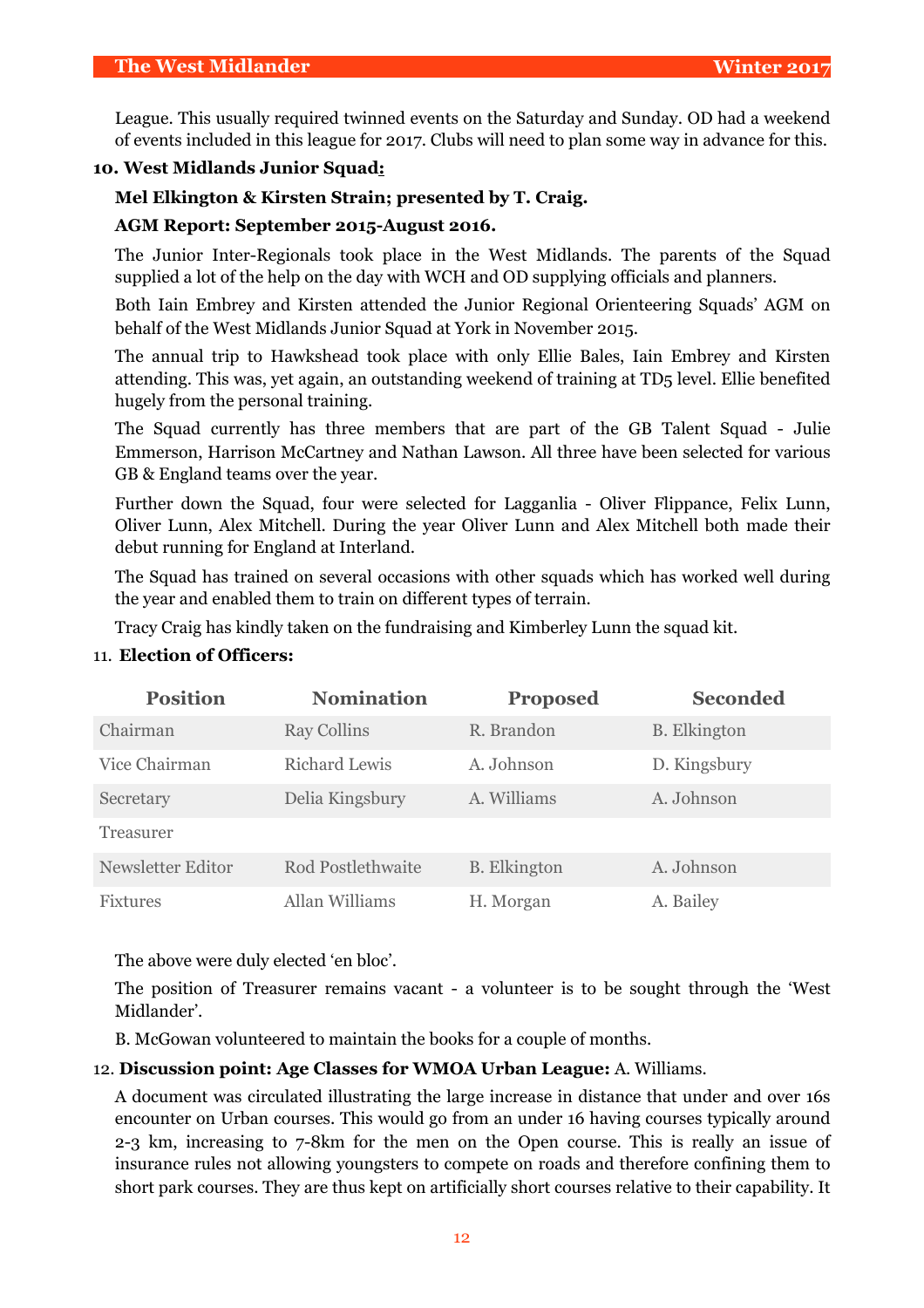was explained that if the region wished to have a youth class for M/W18 & 20 this could be assigned to a shorter course e.g. M/W 40, which is one step from the Open course.

There was no intention to change the age class boundaries which will remain the same and thus be compatible with other UK Urban Leagues.

This would still enable an Urban event to be run with 5 or 6 courses on offer. Two short courses are needed, one for the M/W12 which is usually a Yellow standard; the other for the Ultra Veterans who want a short technical course.

Whilst there were only a few M/W18 & 20 competitors, it was noted that some were finishing in the top ten of the Open courses. It was acknowledged that some competitors of this age would not be physically capable of finishing the Open course and that might be particularly applicable to newcomers, who would also want to be competitive. This proposed change would support their needs too.

Thus the proposal was to align the M/W18 & 20 with a course length one below the Open for the West Midlands Urban League. Those who were physically able would have the option of running up a class.

The meeting was in agreement with this and this should be adopted for the 2017 Urban League.

A. Johnson requested A. Williams to supply the information and rules for the WMOA Urban League for addition to the WMOA website.

# 13. **Any Other Business:**

R. Collins sought a volunteer to take over as Controllers Co-ordinator as Henry Morgan was stepping down from this role. H. Morgan explained that generally clubs are finding their own Controllers but he steps in to assist in finding one if there are difficulties.

There was a discussion about the WMOA Relays. The mass start format was favoured, giving a competition feel to the event. The need for 'gaffling' was queried given the low numbers of teams entering, but generally it was felt that it should be kept. B. Elkington recommended using Condes software for aligning planning, course 'gaffling' and printing - it does all the work and makes it easy to ensure each runner gets the right map.

As Secretary of Military League Central, A. Johnson thanked the clubs and runners for supporting this League and also expressed his thanks to the clubs for their future offers of support. Forthcoming events would be advertised on the BAOC website.

K. da Cunha gave an update explaining that Wye Ventures were a club of non-orienteers developing their knowledge and skills and anticipate that it will take three years to build the club. They are receiving lots of local enquiries. They are looking for areas to use and map, with the initial aim of developing runners to Orange and Light Green standard.

Kyla reported that they have a good relationship with the owners of Queenswood and are starting to think that a bigger event there might be possible. The main objections have come from wardens and bird watchers.

All were reminded of the Bury Ditches event on 6 November.

R. Collins wished the clubs competing at the Compass Sport Cup and Trophy final a good competition.

14. **Next WMOA Meeting:** 12/12/16.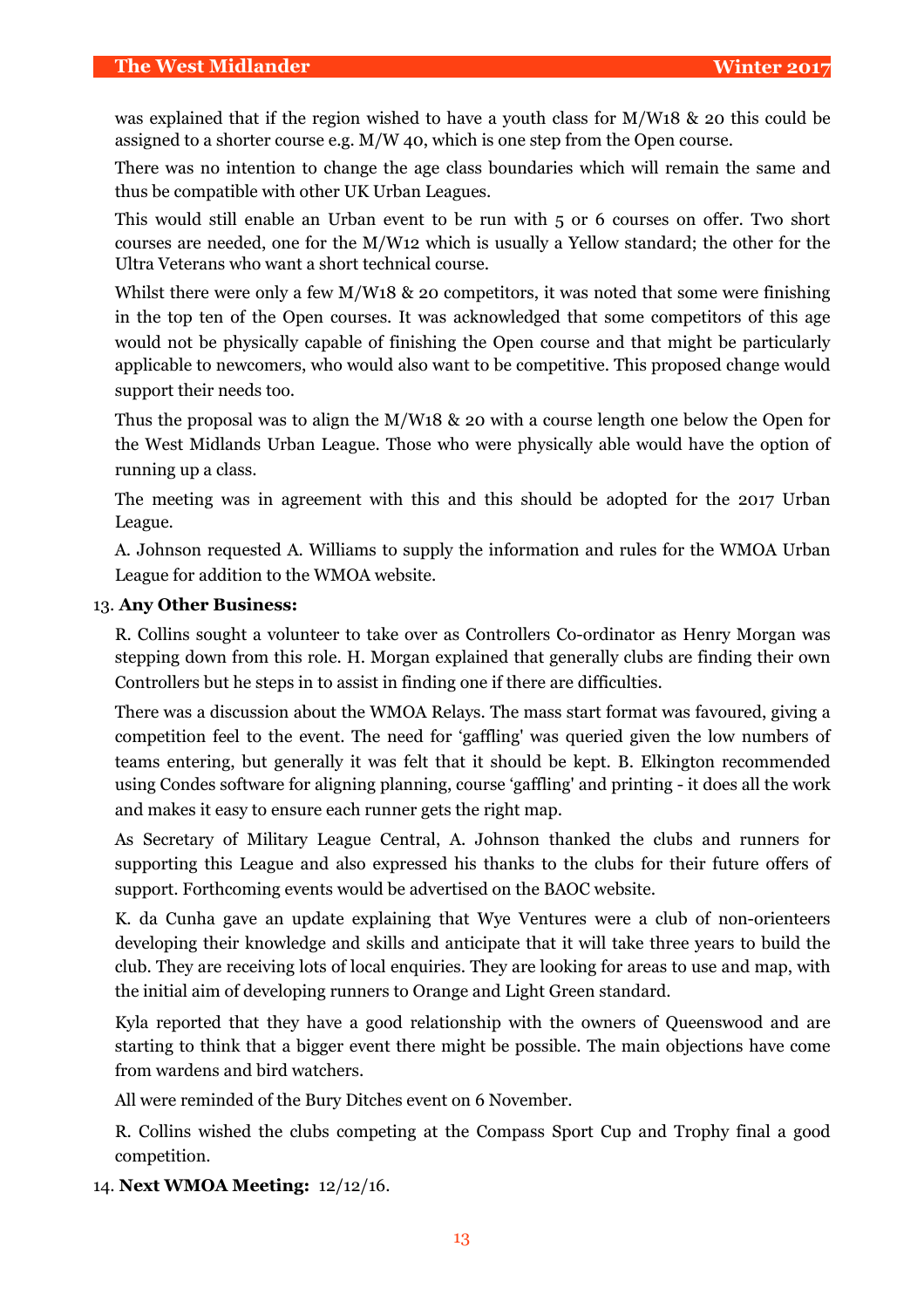# **Shhhhhh!**

# TOP SECRET ORIENTEERING

You may not be aware that the BOF website does not hold details of every orienteering event occurring across the country. This is because a number of events occur each week organised by several military leagues which usually take place each Wednesday around the middle of the day and to which civilian orienteers are normally invited.

In the Midlands, the Military League Central (MLC) organises events around the East and West Midlands but the league area actually spans from West Wales to East Anglia. There are also military leagues in the North, South and Scotland.

Because there are only a few military training areas in the central Midlands areas, the league has approached local clubs to support and/or facilitate military orienteering events in the region in the past year.

Since September 2015, with the support of local civilian clubs, orienteers, both military and civilian have competed as follows:

| Watermead           | LEI        | Hartlebury        | <b>HOC</b> | Kingsbury       | 0 <sub>D</sub> |
|---------------------|------------|-------------------|------------|-----------------|----------------|
| Leek                |            | Hardwick Hall DVO |            | <b>Bramcote</b> | 0 <sub>D</sub> |
| <b>RAF Cranwell</b> | <b>LOG</b> | Swynnerton        |            | Clent           | <b>HOC</b>     |
| <b>Burbage</b>      | LEI        |                   |            |                 |                |

This was a significant increase of previous years' events and was not possible without clubs' support, who kindly allowed the military to run on their mapped areas or delivered complete events.



The manner in which events were delivered differed, ranging from some clubs offering up maps to plan and organise including liaison with landowners down to clubs delivering an event completely over which the necessary military permissions wrapper was placed.

This has meant that clubs have supported events in a manner with which they have been most comfortable, with participation increasing for military personnel and some clubs even seeing event attendances higher than weekend level D events.

Looking forward to the 2016/17 season, the

events calendar is growing with events scheduled or pencilled in for Newark, Wyre Forest, Peak District, Tern Hill, Haywood Warren, Whitfield Valley and Hednesford.

Military orienteering events must follow the rules and regulations of the Army Orienteering Association which are hosted on the website of the British Army Orienteering Club (BAOC) and all event details are published on their website at [www.baoc.info.](http://www.baoc.info) Any special requirements for civilians attending events, such as pre-notification and/or ID will normally be included in the event flyer and organiser contact details are included if you have any questions. Military leagues are separate to BAOC.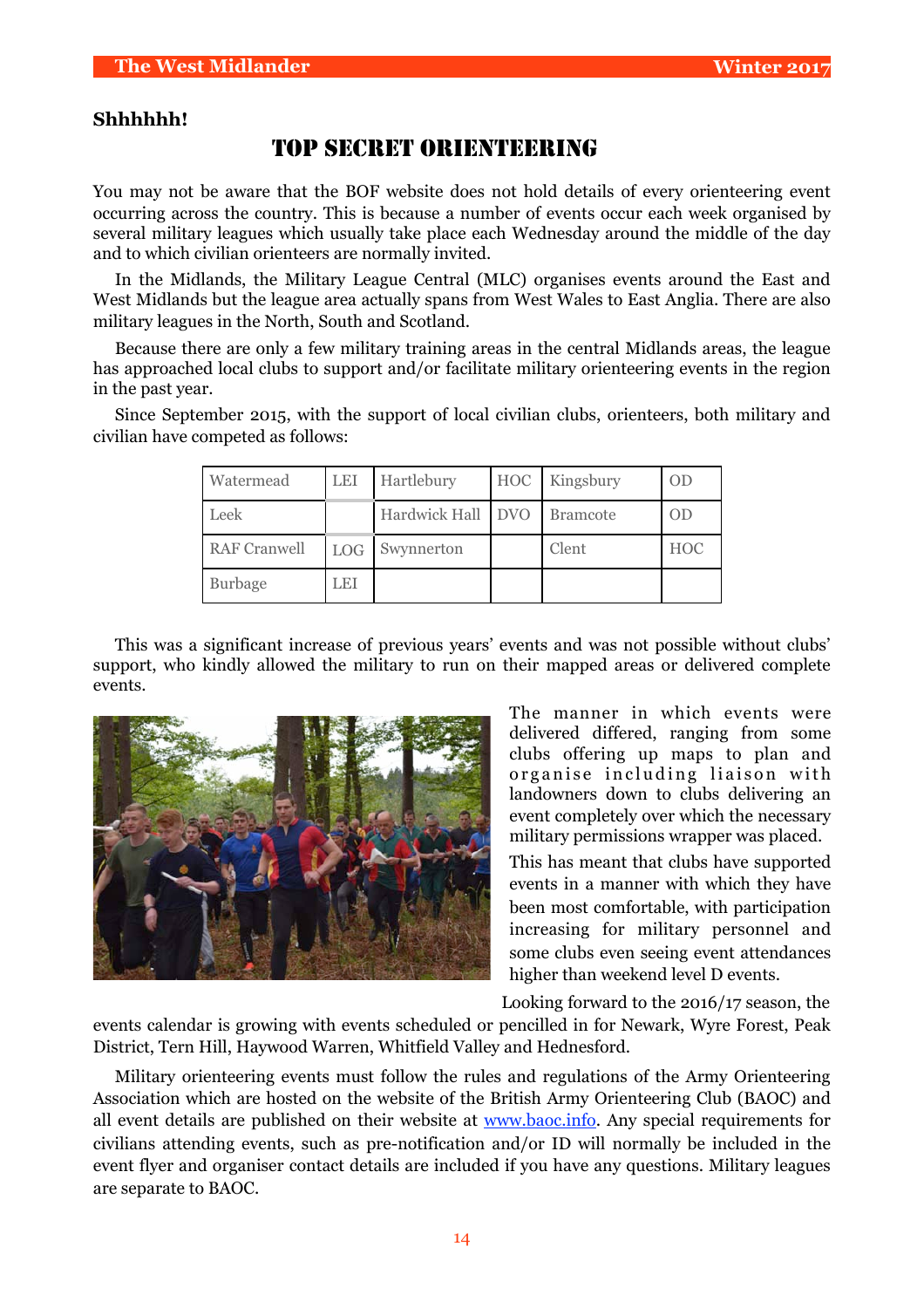Details of military orienteering courses held in Longmoor, the home of Army Orienteering are also published and available on the website:



Because orienteering is classed as military training rather than sport, in order for the military to orienteer on civilian areas, permission must be formally requested at least six weeks before an event to Train On Public Land (TOPL) and landowner, Commanding Officer and Brigade level approval is necessary before any event can take place

As military events are not BOF registered, entry fees cover civilian insurance, with military participants covered under MOD insurance. Similarly, where civilians orienteer on military land, a levy must also be paid to the land owner (DIO) and up to a six month lead time may be required for booking. Planning is essential early on to ensure the correct permissions are in place to allow us all to run. Entry fees are often much lower than civilian events.

Most league events provide Brown, Blue, Light Green and Long Orange courses, where the area allows, and can often be combined into Corps Championships, e.g. for the Royal Artillery or Royal Logistics Corps. All runners' and teams' scores are collated (including civilians) and prizes are often awarded at the end of the season for individuals and units. Major military championships often piggy back into major civilian events, for example,



the Midlands Championships earlier this year, and in November the Quantock Weekend of Orienteering.

The level of military orienteering is the same as in civilian clubs, ranging from very skilled to those just starting. Just because soldiers are fit does not necessarily mean that they can navigate efficiently across technical terrain - some mature civilians derive much pleasure in arriving at control sites before the young runner who overtook them 15 minutes before!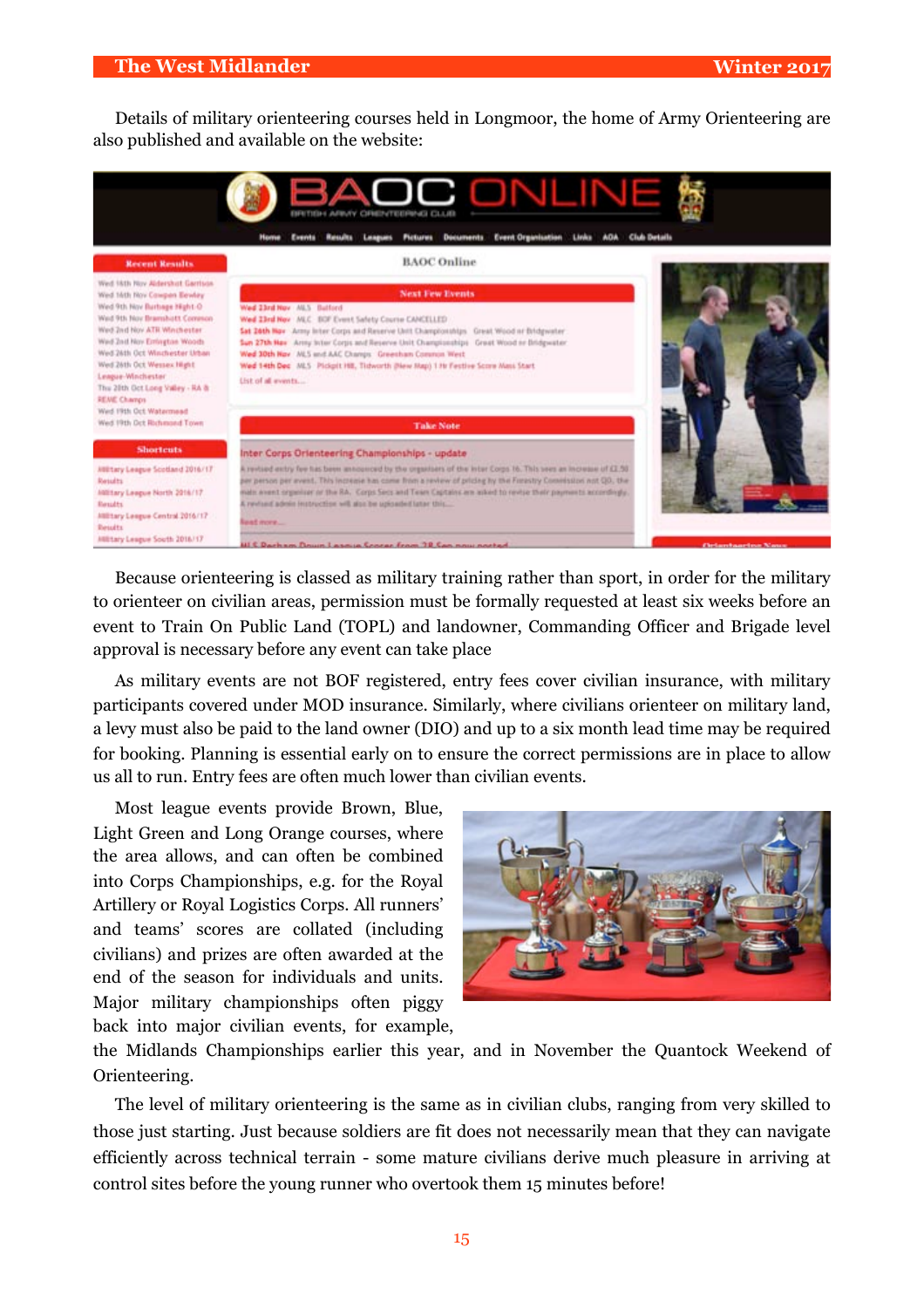# **The West Midlander Winter 2017**



Many local orienteers attend military events and it is hoped that many more might consider participating in the future. Whilst this might appeal to those who may have free time in the middle of the week, events often take place during school holidays which might offer some an additional 'O'-fix.

Andy Johnson Secretary - Military League Central Vice Chair - Harlequins OC

**Laurie Bradley Trophy 2017 - Bathpool Park (POTOC)**



*Ready for the start*

# **Team Scores:**

| 6020 |
|------|
| 2760 |
| 2660 |
| 2570 |
| 2290 |
| 330  |
|      |

### **Leading Scorers:**

| <b>Martin Pigott</b>   | M40             | POTOC 280  |     |
|------------------------|-----------------|------------|-----|
| <b>Alistair Powell</b> | M35             | -OD        | 340 |
| Kirsten Strain         | W <sub>21</sub> | OD         | 330 |
| Andy Emmerson          | M60             | OD         | 330 |
| Lawrie Jones           | M60             | <b>WRE</b> | 330 |
|                        |                 |            |     |

# **Lead Scoring Junior Male:**

| Felix Lunn | $M16$ OD |  | 310 |
|------------|----------|--|-----|
|------------|----------|--|-----|

# **Lead Scoring Junior Female:**

| <b>Holly Hughes</b> | W <sub>1</sub> 8 WCH 220 |  |
|---------------------|--------------------------|--|
|                     |                          |  |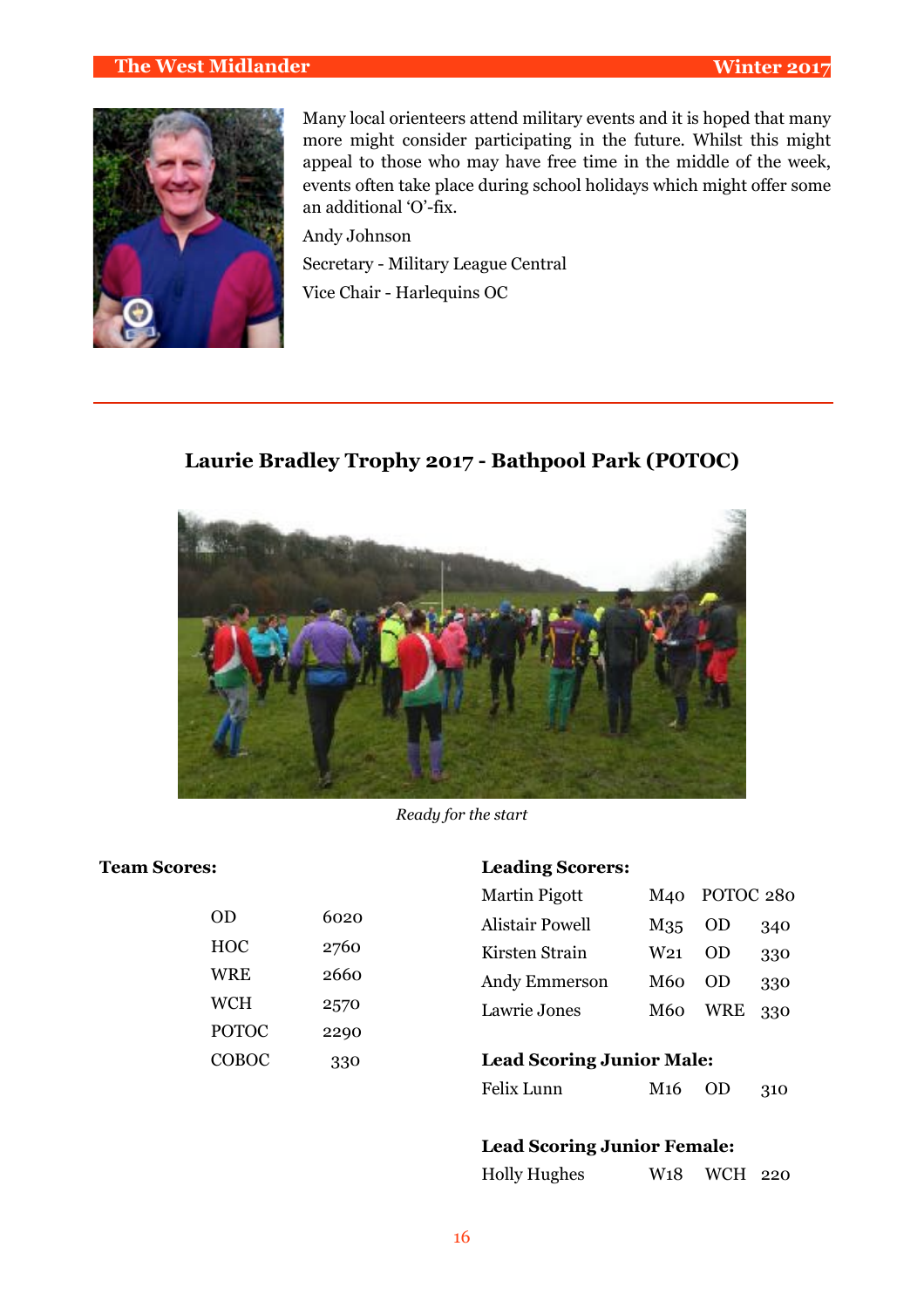# **JK 2018 - The Financial Position**

If you have read the Treasurer's report from the recent WMOA AGM minutes you may have come to the view that it was being reckless in agreeing to organise the 2018 JK. The minutes state that:

*(The Treasurer) expressed his reservations about JK2018 which, by his evaluation, could cost in the order of £100000, with a worst case scenario of a £30000 loss for a late event cancellation. He would like to have seen a partnership agreement with BOF and was dissatisfied with the requirement for the BOF 'super levy' to be paid regardless of whether the event made a profit or loss. He cited the risk to senior event officials and WMOA as the reasons for his stepping down from the role of Treasurer.* 

*A. Johnson queried whether or not WMOA and event officials might be personally liable in a worst case scenario. B. McGowan stated that BOF were offering a £10000 loan although he would not be keen to take this on.* 

As the Treasurer and Co-ordinator of JK 2018 - acting on behalf of and with the endorsement of the wider WMOA Committee - we would like to make clear our understanding of the real risks and rewards from staging the event.

We have been working on the initial details for a number of months and have taken a full briefing paper to the June meeting of the WMOA, at which our outline financial projections and models were agreed and approved. In order to get to that initial position we have looked at and had full access to the budgets, income, expenditure and cash flows for the previous 3 JKs. These show the event to have made a decent overall surplus in every year - as have all recent major events save the North East BOC of 2014 which was budgeted to break even and, in fact, made a small surplus.

We have looked at trends in entries and the associated entry fee structures and we have looked at the line item of expenditure. These show a remarkable year on year similarity for the arena and mapping/promotion type costs. The major differences are in the costs of land access. Given our chosen competition areas and the long standing relationships with the various land owners and working knowledge of their fees we have modified the previous budgets to allow for our best estimate of these costs.

Based upon our knowledge of the number and level of entry fees, and the phasing of entries most enter at the first fee date these days - we have modelled the potential level and phasing of entry fees to cover our expected costs. These give us an entry fee that is not out of line with recent JK fees.

If we make the reasonable assumption that WMOA will attract a similar number of entries and other than land access, incur a similar set of other costs to previous JKs then we believe that the financial risks are small and manageable. There are of course risks of unexpected events that can lead to cancellation. The cash flow knowledge from previous events tells us that the vast majority of costs, mapping apart, fall in the period around and immediately after the event. If the event is cancelled then many of these costs will not be incurred.

In the worst case, in terms of financial risk, the early entry fee income will be received well in advance of any outflow of cash and before any cancellation. All competitors are aware of and agree to the standard position that organisers have the right to retain any fees to cover costs and only refund any remaining balance. Obviously we would never want to be in that position but if it really came to it we would have to use this option to mitigate any risk to the WMOA. Maps will have been drawn and courses planned that can be reused should this need arise, few other significant costs will have been incurred.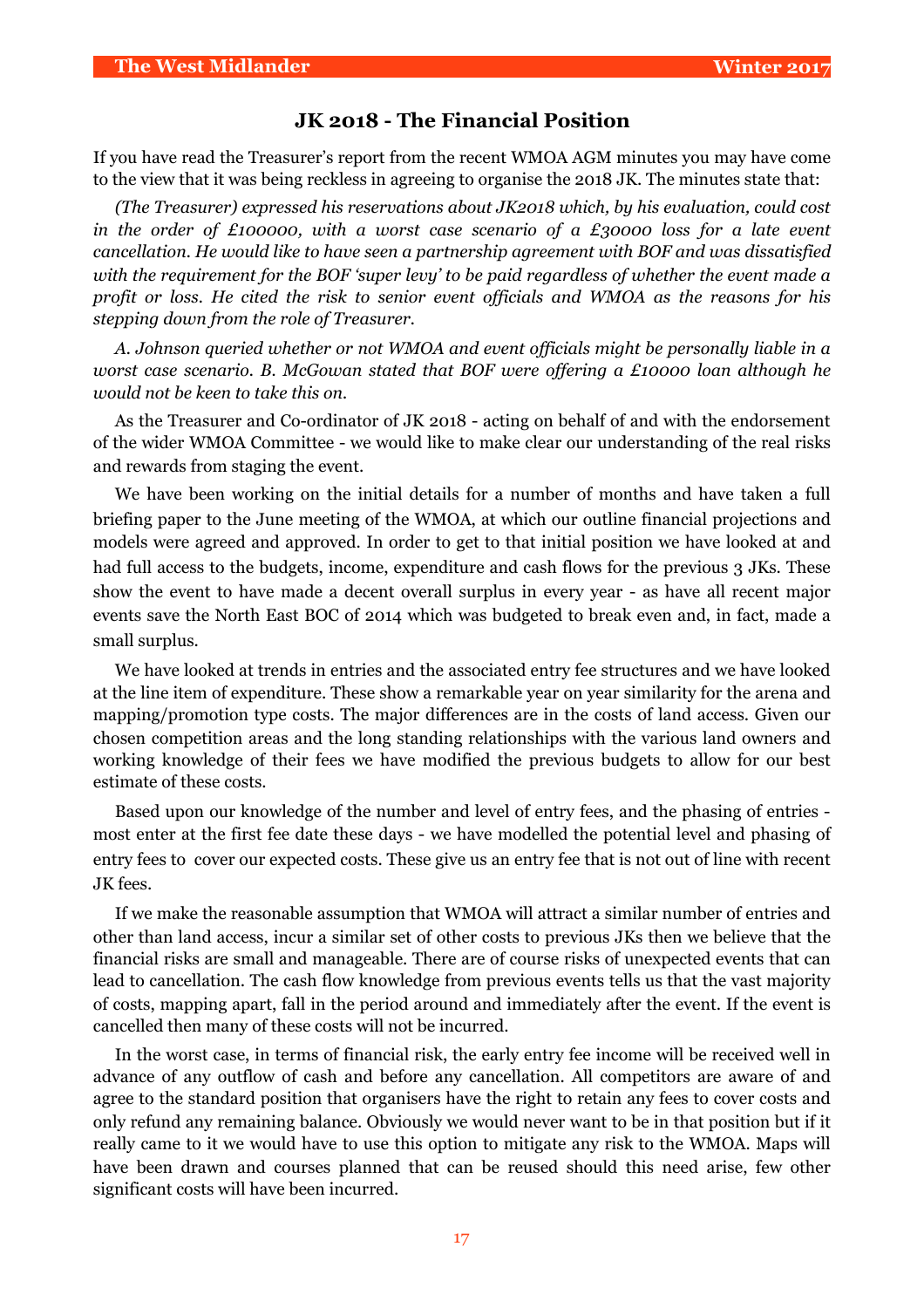#### **The West Midlander Winter 2017**

Turning to the points on the BOF position - I declare my interest as current BOF Treasurer (but this will not be the case in 2018 as my term as a Board member will have ended).

We would have certainly preferred the previous BOF major events partnership agreement and risk share arrangement. This worked extremely well and productively in terms of financial risk and professional support for the British Middle Championships of 2014. However it is simply not an option that BOF can now offer for a variety of practical and formal reasons. The risks and of course any rewards have to lie with the organising Association.

We have negotiated an interest free loan of up to £10,000 from BOF. We plan to and indeed will have to take this loan to cover our early cash outlays. This is necessary because of the very weak position of the finances of the WMOA which, unlike the majority of other Associations, had not built a sufficient bank balance to fund a venture such as the JK. This loan will be repaid after the event. Any surplus from the event - and we make no apology for budgeting for one-will be shared between all WMOA clubs and the WMOA.

It has also been established that, provided WMOA Committee Members and the Event Group Members act reasonably then no personal liability will fall on them in the event of loss or other risk issues. These are covered by BOF insurance.

All of these points were detailed in a briefing note presented to the full WMOA Committee in June and explained in various email correspondence with some committee members. Nothing of any significance has changed since then except that many WMOA members have come forward or been persuaded to take on roles to organise and support the 2018 JK to make it a major event to be proud of - both in and out of the competition areas. We hope that we have been able to give you confidence that this is not a reckless or overtly risky venture and that we can call on your full support to make it the showcase event that the JK deserves to be.

> Bob Dredge (JK Treasurer) Andy Yeates (JK Co-ordinator)

# **Controller's Course**

As ever, there is a need to grow some more Controllers. In particular to control the level C events in the region. Most of these events go towards the WMOA League. To this end I am proposing to put on a Level C Controller's Course later in the Spring. If you are interested in attending the course, please email me at: [bob.brandon42@gmail.com](mailto:bob.brandon42@gmail.com)

# **Coaching UKCC Level 1 Course**

It is organised for 22/23/24 February 2017 at the Frank Chapman Centre, Park End, Bewdley, Worcestershire DY12 2TY and is £250 per person. For further details see:

[https://www.britishorienteering.org.uk/index.php?](https://www.britishorienteering.org.uk/index.php?pg=trainingcourses&details=234&back=%2Findex.php%3Fpg%3Dtrainingcourses%23234)

[pg=trainingcourses&details=234&back=%2Findex.php%3Fpg%3Dtrainingcourses%23234](https://www.britishorienteering.org.uk/index.php?pg=trainingcourses&details=234&back=%2Findex.php%3Fpg%3Dtrainingcourses%23234)

Accommodation is also available at £12 per person per night:

(contact: Debbie Heritage: [Debbie\\_Heritage@sandwell.gov.uk](mailto:Debbie_Heritage@sandwell.gov.uk)).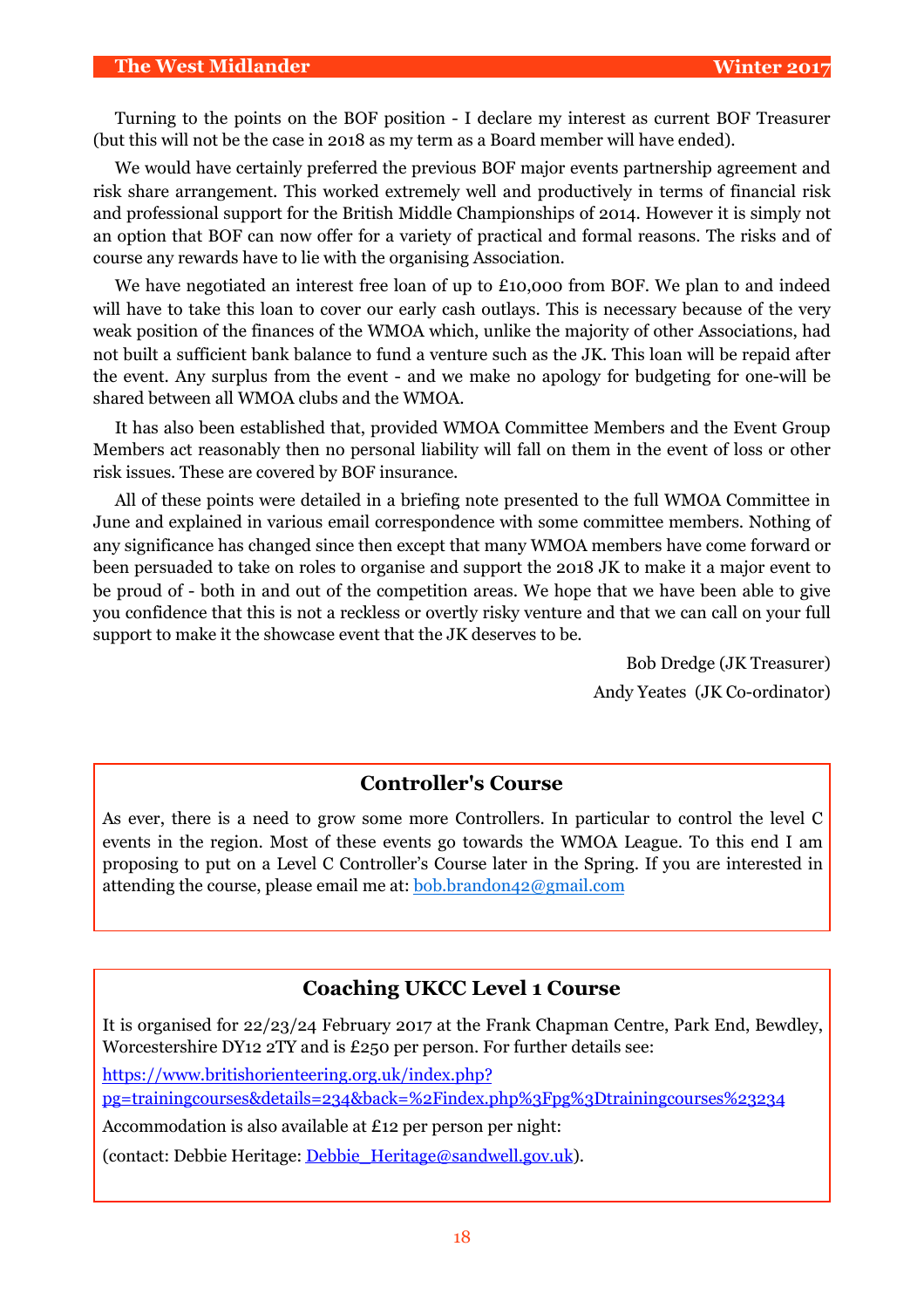# **Brighton City Race 2016** Allan Williams (WCH)

It seemed like the perfect plan. Whilst my son was away on a Sports Leadership Course the rest of the family could travel to Corby so my daughter could compete in a two - day swimming meet. I could watch the Saturday morning races and then head of to Corby station and whiz up and down to Brighton by train and take part in the City Race. I'd be back at the Premier Inn by midnight and we could all return to Corby for Day 2 of the swimming. So, I booked the necessary hotel and trains and then was rather perturbed when, later that day, my daughter sent me a text; "Don't book hotel". It turned out that her club, City of Derby, couldn't be accommodated at the meeting and had decided to enter races at Matlock instead!

So, on the penultimate Saturday before Christmas, two cars departed from Tamworth, me alone with satnav set for Kettering and mum and daughter bound for Matlock. I had a smooth journey - the new free flowing junction from M6 to A14 at Catthorpe is a big improvement. As I drove into Kettering there were illuminated signs advertising free parking in all council car parks which was good news as I'd expected to pay  $\pounds 8$  to park by the station. I found a space near the centre and had time for a bit of shopping, where I found a good market stall selling old vinyl and picked up a couple at good prices.

The first train was on time and busy but I found a seat easily and an hour later I was at St Pancras. My booking suggested that I transfer via tube to Victoria but I'd worked out I could catch a Thameslink train from below the mainline tracks that would get me there around the same time. It was a tight transfer but I made it. No problem finding a seat and I settled down. To get me into



*i360 © Allan Williams 2016*

the Brighton mood I listened to the Who's 'Quadrophenia' on my iPod. Less than 3 hours after leaving Kettering I emerged from Brighton station and headed for the Event Centre at a school five minutes walk down the hill.

With two hours to go before the start time there were only a few people in the hall so I dropped my bag in a corner and headed out again to make use of my free time before the race. A few weeks after planning this trip I remembered that a new attraction had opened in Brighton. The i360 is a tall observation tower operated by British Airways. A quick 'Google' search told me that it had overcome initial operating problems (it broke down a couple of times back in September) and that I could book a 'flight' on-line and squeeze it in before my run.

The i360 is a slender tower 162 metres high, up which a spaceship like gondola ascends. From the ground in the dark it was difficult to gauge how tall it was but once on board I was soon rising above the large buildings on the seafront. The view was nice with the lights of the esplanade spread out on either side and the city stretching out beyond. My only grumble was that the lights inside reflected back from the curved glass making photography rather difficult. I'd like to go up again in daylight when I'm sure the views would be spectacular. Both the ride up and down had been smooth and I was soon back on the ground and heading back to the event.

By now the small primary school hall was rammed with orienteers but I found a space to change in the corner. I collected my Si-Air dibber which were available to try at this event for free. Earlier in the day I had been sent more courses for the JK 2017 Sprint so I took the opportunity to walk to the start with the Planner and discuss a few important points. One reason I'd come to this event was to try the Si-Air cards, as they will be used at the JK.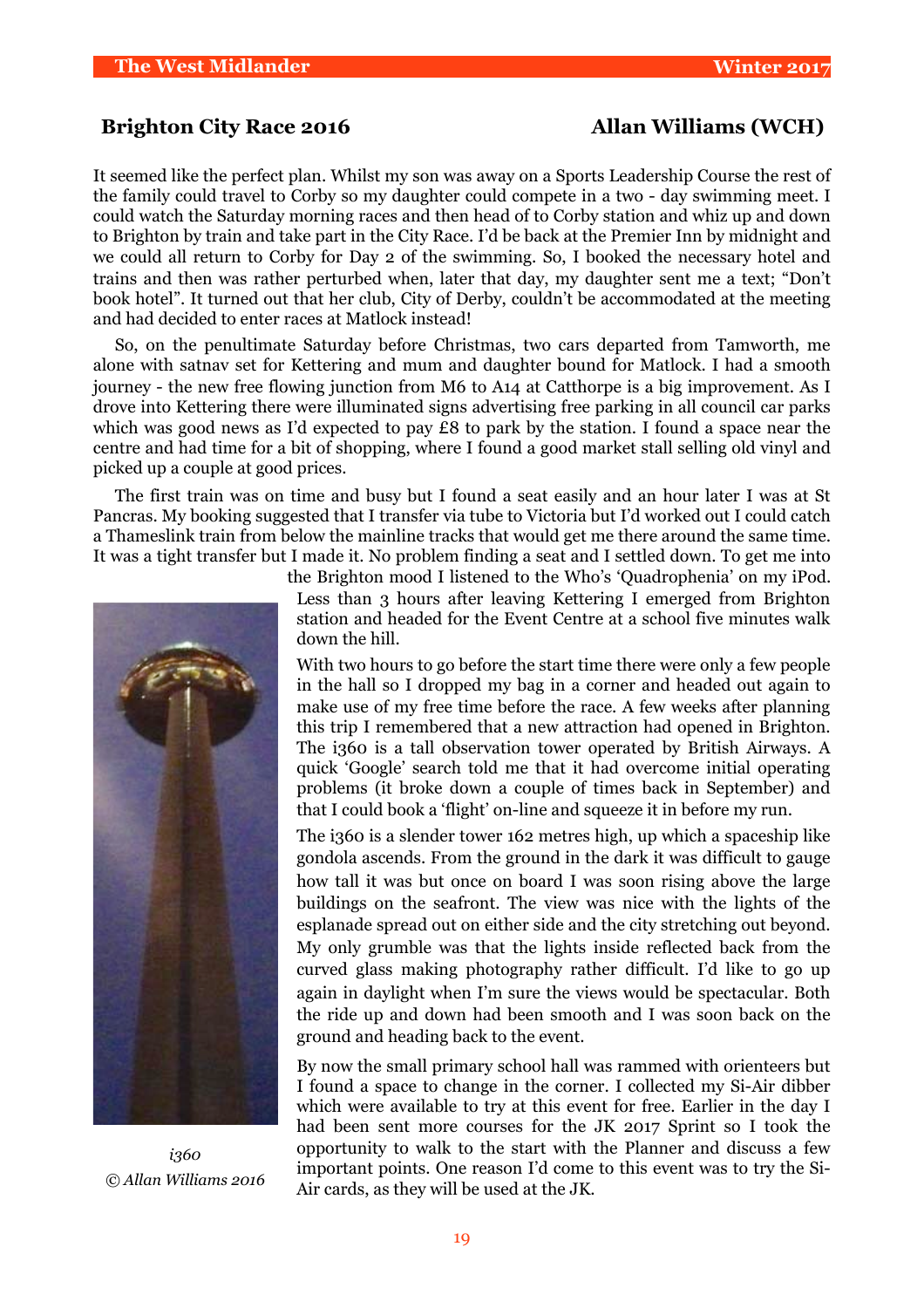

*Start line photo © Robert Lines (SO) 2016*

The start was a bit tricky to find as it was located down a steep ramp that dives under the plaza at the front of the station. We hung around below the station waiting for the rest of the runners to assemble: this race has a mass start at 6.30. I was struck by how tall the station building is with the platform level several stories above the road where we were congregating. I'd learn during the race that Brighton is hillier than I expected.

We'd been informed in advance that the run out after the mass start would be tricky because after about 150m we would have to negotiate a section of footpath that had been displaced onto the road to permit building work. Even before we reached this there was a faller, OD's Mike Hampton, who took a tumble but got back to his feet to continue. Unfortunately, he didn't turn this into a heroic Mo Farah recovery as he missed a control out later in the race. The first 4 controls were tricky as they were on a plateau back up at the level of the station where a new hotel has been built on the site of an old railway works. These legs required careful navigating and



*Map © Southdowns Orienteers 2016*

avoiding the throng of runners. Things settled down a little with a long(ish) leg that led us towards Preston Park where most courses had about 10 controls as part of a butterfly loop. The navigation was relatively easy, the hard part was making sure you took the loops in the right order and didn't miss any controls out. Things settled down with the next few legs that took my course back towards the sea. The first had 25m of climb plus a few steps to get over the branch line that runs to Eastbourne. This section wasn't too technical but you certainly needed to be able to count as one leg required passing 6 streets or alleys before turning into the correct one towards the control. A trap had been set on the leg in the gardens around the Royal Pavilion, a tempting route beside the building would catch the careless with a dead end. I spotted this but I think I wasted too much time making sure I was right and then took the slightly longer of the two viable routes.

The final 5 controls were a manic sprint around Brighton's Lanes, full of shops, pubs and Christmas drinkers. I hit every control accurately and missed all the pre Christmas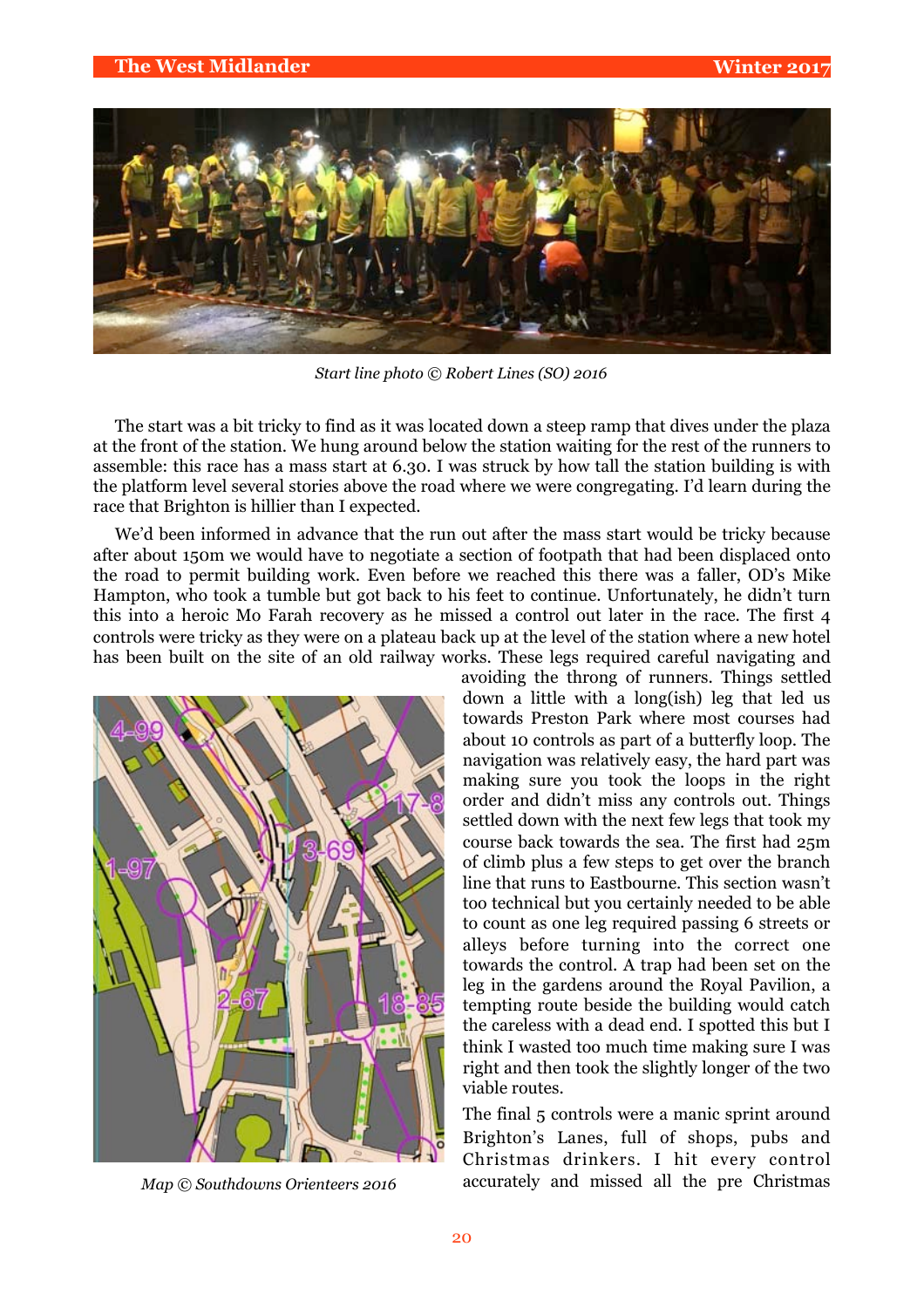

*Birdcage © Allan Williams 2016*

revellers with equal skill. The finish was just around the corner from the event centre and when I downloaded I was in 11<sup>th</sup> place but it became obvious that some earlier finishers had hung around at the finish before downloading so my final position was  $14<sup>th</sup>$ . The event had attracted over 150 runners although Mike and I were the only West Midlanders.

I found the Si-Air cards easy to use and got used to running towards the controls with an outstretched arm and looking out for my light to flash. At busy controls I also confirmed that I had registered by moving my hand close to my ear to check my card was beeping.

I really enjoyed this brief visit to Brighton, it was a good race and the city has great terrain for this type of event. My journey back went smoothly although two stations were cut from the train to London's schedule due to a 'planning error'. I had a bit of time to kill at St Pancras and found this swing within an illuminated birdcage to play on. The train back to Kettering was busy with lively shoppers and Derby County fans but spot on time.

# **World Orienteering Day**

The IOF's goals regarding the organisation of this annual event are as follows:

Increasing the visibility and accessibility of orienteering to young people, increasing the number of participants both in the schools' activities, as well and in the clubs' activities in all countries of National Federations, helping teachers to implement orienteering in a fun and educational way and and to get more new countries to take part in orienteering.



**Visionary Course of Action:** Each club of all national Orienteering Federations gets in touch with at least one school. As teachers might need help to implement orienteering so the lessons are a fun and exciting experience, the IOF is working on providing teaching materials in different languages. The Regional Development and Youth Commission of the IOF coordinates and links interested orienteering people from its National Federations together in a school orienteering network in order to exchange materials and experiences. After the event, the students get to keep their maps to take home and show to their friends and family.

**WOD 2017:** The next World Orienteering Day will take place on 24 May 24 2017.

**WOD 2016:** On Wednesday 11 May 2016, the first World Orienteering Day was a huge success, with more than 250,000 participants all over the world taking part in an orienteering event. Schools, clubs and enthusiasts all over the world made a fantastic contribution and we managed to beat the world record.

http://worldorienteeringday.com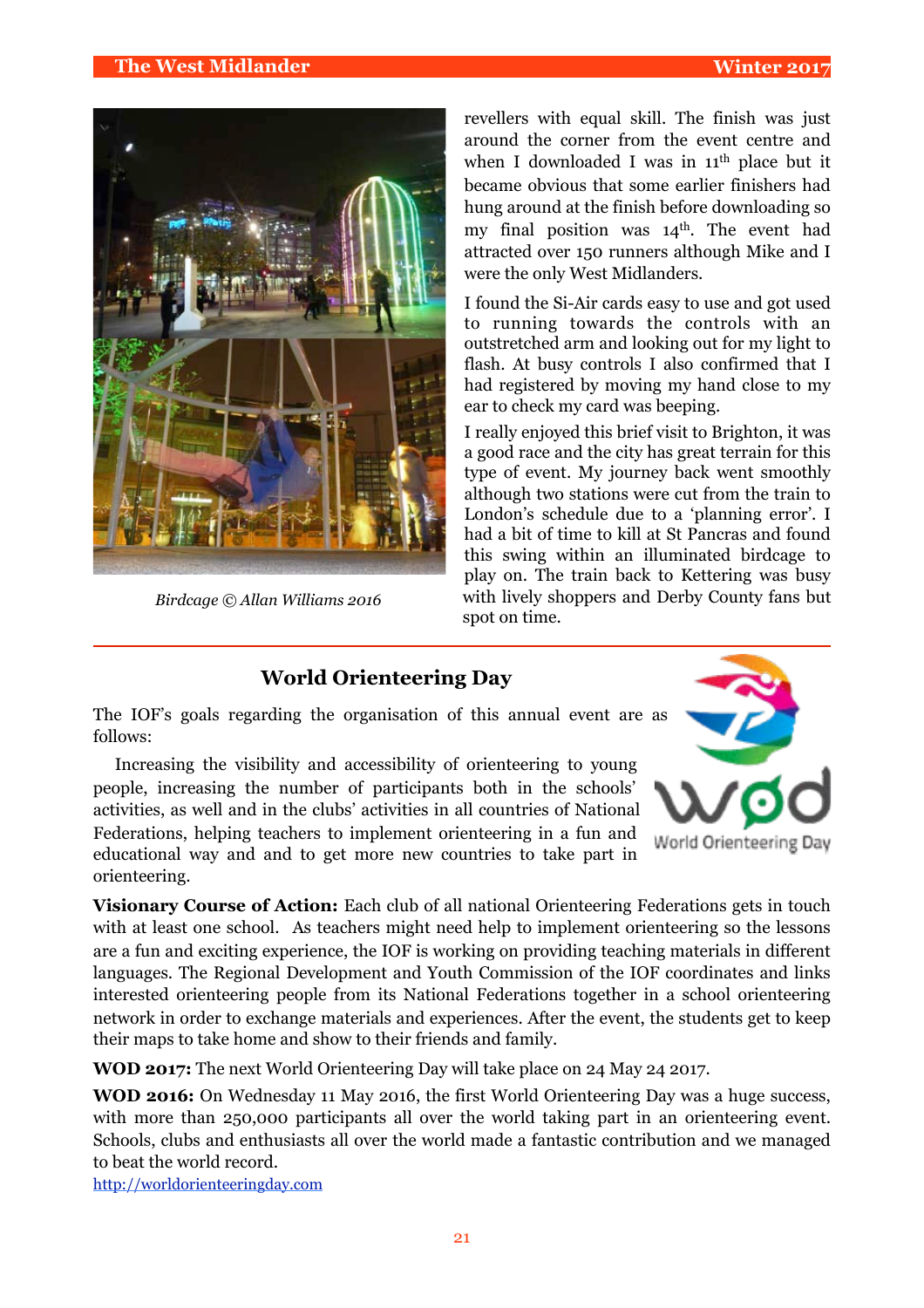# Euro City Race Tour 2016 **Delia Kingsbury (WRE)**

This year circumstances steered me to the Euro City Race Tour again. It had been an exciting competition in 2015 (helped by winning the series). With a change of job in May that came with a request for no leave be taken for 6 months (seemed harsh), Neil and I weren't going to be heading off for a decent break so, thoughts turned to weekends away, perhaps with a spot of orienteering thrown in for good measure - the foundations were laid. Last year, I had no yardstick to estimate how I might do, but this year I wanted to repeat the success of 2015 - the competition was on!

So, where to go? The events were to be held in Antwerp, Malaga, London, Porto, Florence, Barcelona and Lille. Having been to Antwerp last year and work commitments negating trips to Porto and Barcelona that resolved where I would be competing. I also decided that I would do the full set of races for each of the meetings rather than maximising sightseeing time.

First stop Malaga in early September. A quick check of the weather forecast before we went showed that we should expect temperatures of 35°C. That made me a little concerned about how I would fare as I'm not used to such heat. The Malaga meeting comprised 3 races, a traditional Middle Distance race in the forest (Ayo Toquero) on Saturday morning, a Sprint on Saturday evening in the harbour area and the Urban on Sunday morning. For the Middle Distance it was 25°C when the first starts went off at 9am and the temperature climbed. My course was 2km that didn't sound like much. However I managed to mess up twice and it took a shocking 35 minutes to complete - ouch! Shall we move swiftly on rather than dwell on my shortcomings…? The post-race refreshments were fabulous, chilled lemon flavoured shandy, melon and water - as much as we wanted. This was all very welcome.



*First place on the podium in Malaga*

Neil and I explored the Malaga Citadel in the afternoon but by mid afternoon we were flagging and we retired to the hotel room. A snooze and fluid re-fill were needed to bring us back to life. I got ready for the evening race but was certainly not feeling as if I was ready for a Sprint. Thankfully, by the time I reached the start line my mind had got itself into the right place - fired up and ready to go. The race was based across a peninsula that formed one side of the harbour. There were single storey shops on one side of the peninsula at harbour level, with a promenade and road at the roof level. This proved to be suitably challenging as it created two levels, so choosing underpasses and stairs carefully to get the best route was

critical. On the other side of the peninsula was the beach. I had a good race with just one glitch whilst I worked out how I had come to be where I was. The finish was down the beach and I quickly realised it was wise to avoid the soft sand as much as possible as it really sapped any remaining energy out of tired legs. Oddly, I remember feeling quite cool whilst running, but when I'd finished the full impact of the 35°C heat was felt. One chap said he'd been for a dip in the sea to cool off - I think he had had the right idea. My flat out racing had brought me home in first place - job done. The main event on Sunday was also blessed with high temperatures. The start was a 15 minute walk from the assembly square and included 80m climb, halfway up the 150m hill upon which the castle and citadel were built. It's the first time I've seen water offered at the start of a race and we were all grateful for it. The course took us up to the top of the hill and then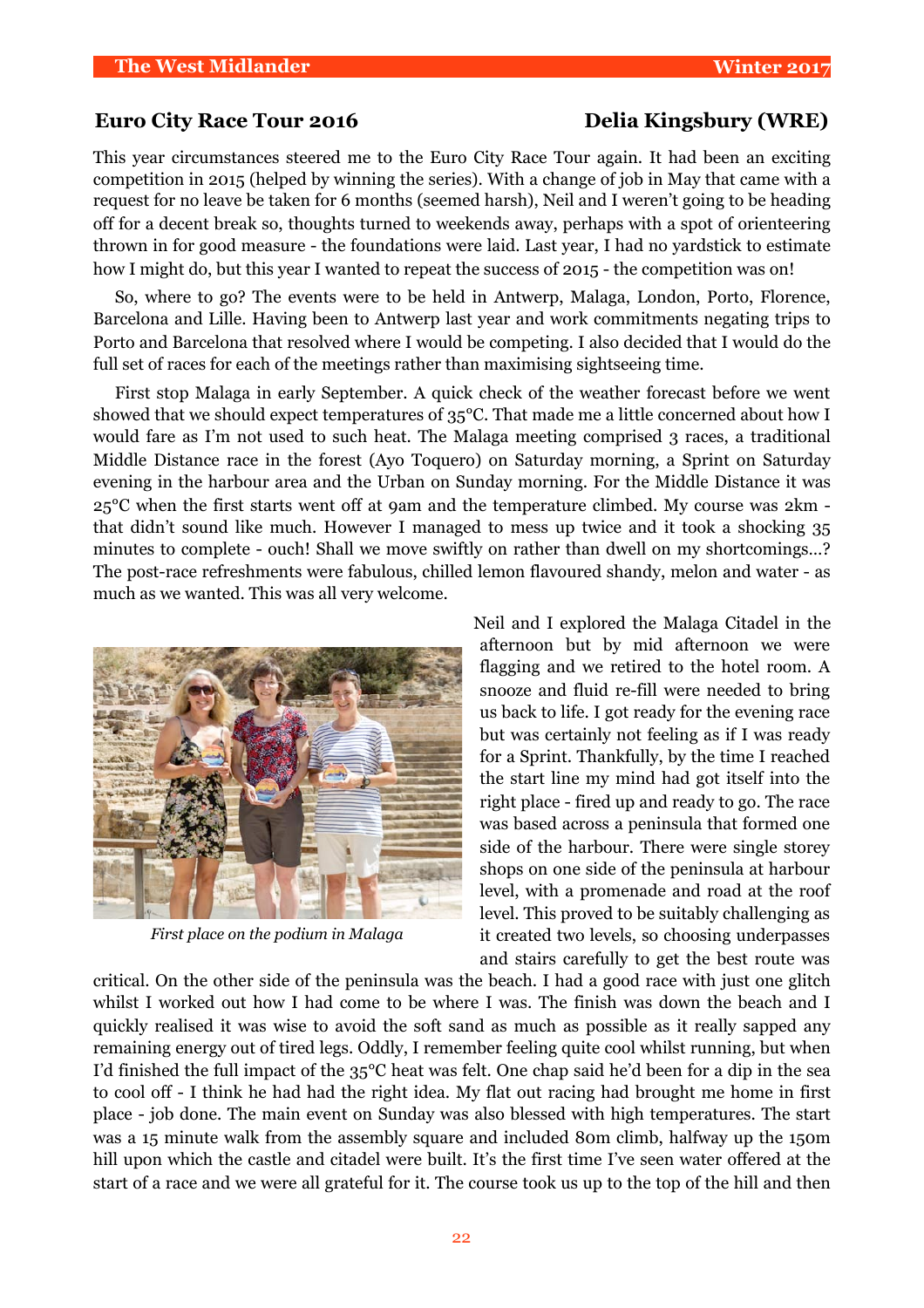#### **The West Midlander Winter 2017**

all the way back down again. That afternoon Neil and I went back to visit the citadel at the top and we couldn't believe I (and others) had run down - it was steep and the paving slabs had a slick surface. It looked like it needed more respect than I had given it) By the time I reached the flat section of the course I tried to increase the pace but found energy was in short supply - that was unexpected. I was sure I would be losing places rapidly as I just couldn't keep going. I needn't have worried as I did win the race. Once I saw the splits it was clear that everyone else had struggled too and I hadn't been going backwards as I had thought. I found myself on top of the podium so this was a good start to the series.

Next stop London two weeks later. This year's race was based in Rotherhithe. I had an early start and managed to avoid the rain that would have affected the later starters. The terrain used modern housing estates and the Super Veteran Ladies didn't reach the open dock areas as I had thought we might. A 90° error leaving my 3rd control left me very confused whilst I tried to relate what I was seeing to the map and it just wasn't stacking up - I'm in the wrong place of course! This lost me 3 minutes that just couldn't be made up. Still, finishing 9th was respectable but disappointing nonetheless. I think I am jinxed for the London races - there is always something that goes wrong.

A month later we headed for Florence for Sprint/Urban combination on Saturday afternoon and Sunday morning. The Saturday morning's sightseeing was dismal as it was raining hard. Thunderstorms were forecast for the afternoon and this was really not getting me in the right frame of mind for the Sprint race. Some of you will know that I would not choose to run when I have to start in the rain. Unrelated to orienteering I kept passing a high security event, with security and security guards on the pavement all in smart black suits for something called 'Inferno'. There was clearly something significant happening. Yes I had been kept in the dark. Once back home I heard on the news that it was the film premiere for the latest Dan Brown book 'Inferno'. It all made sense when I learned that some of it had been filmed in Florence.



*Finishing in the Florence Urban race*

Mid-afternoon I made my way to Cascine Park for the Sprint, the assembly used facilities at the adjacent racecourse. I just had time to collect my bib and get to the start for the allotted time. The area was open woodland which was very runnable, some open grassland and a river bank with a road running alongside it. This turned out to be quite a straightforward race, so head down and run.

Once onto the path paralleling the river bank I could see several ladies strung out ahead of me and set my sights on catching each of them to help focus on the long runs between controls. This was another win and my reward was a mini-rucksack and two bottles of red wine. Now we had a dilemma: Neil and I had hand luggage only so how would we get the wine home? My plan was to drink it but Neil pointed out that I stood a fair chance of winning the Urban race the next day and if wine was given as prizes there may be more bottles to get home. We didn't drink it.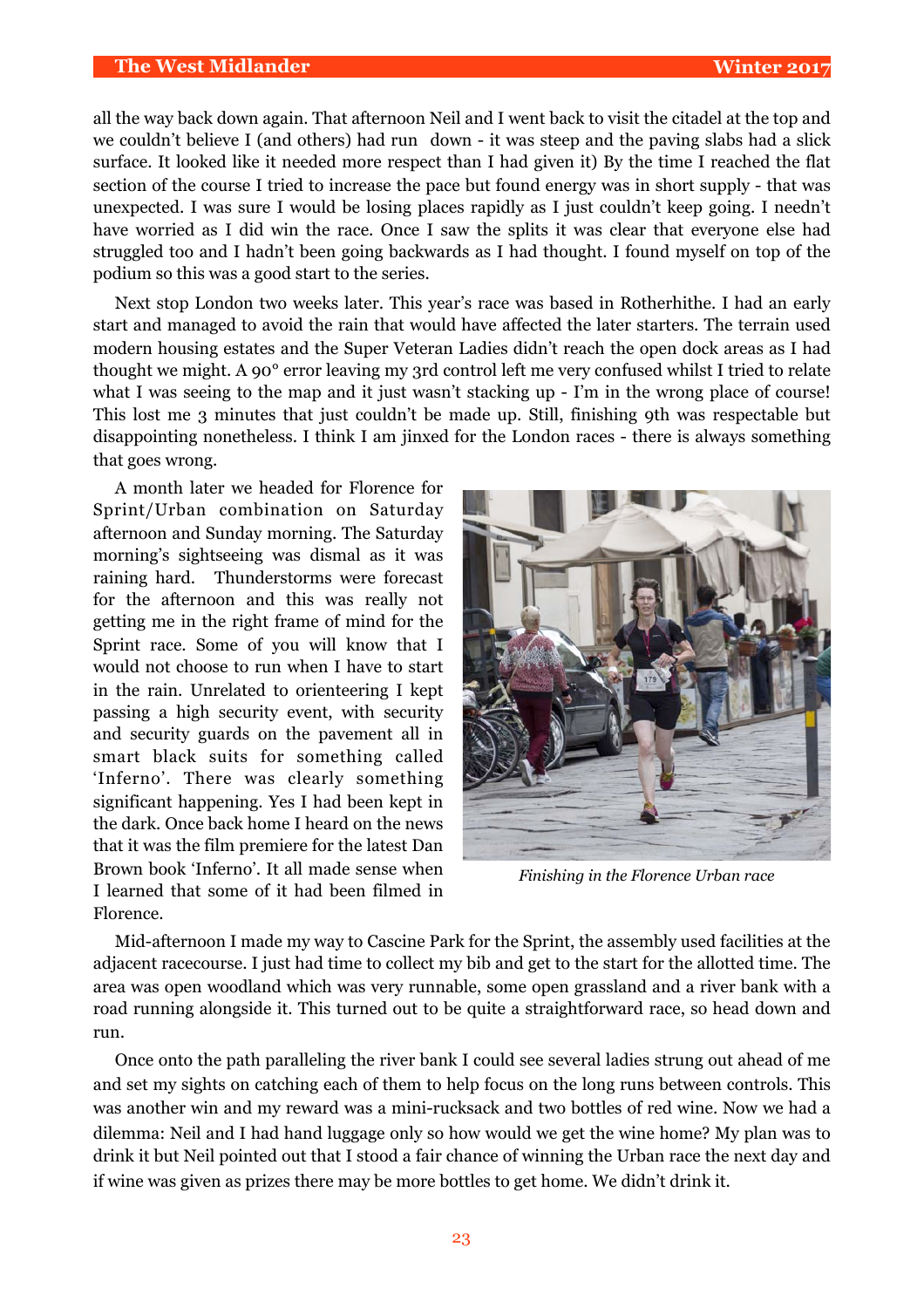Next day was bright and sunny - perfect, but the tourists were out in force. We gathered in Santa Maria Square and could see multiple tour groups congregating and leaving, following bright coloured umbrellas into the narrow streets to create random mobile roadblocks. Runners were discussing tactics about how to deal with them should we encounter them - elbows out and show no mercy seemed to be the favoured approach. I started my race as I meant to go on - i.e. at a good pace. I soon came across the swarms of tourists. I was able to tuck in behind a car making its way up a street - that was great as the car was going at my speed and doing the job of making a way through far more effectively than I could have done. Then I turned into a large open Square and was dismayed to see that it was heaving with people just standing around. Slow progress was made as they struggled to comprehend that just a few of us were in quite a hurry. This was another winning run. My prize was another mini rucksack, a T-shirt and baseball cap - no red wine this time!

The final race was in Lille at the end of November. Such a contrast to the heat of Malaga as the weather was cold - nearly freezing. The Saturday race was a Middle Distance in Fleur Chateau – the university area to the east of Lille. This was a mass start event which was a new experience. It was a little chaotic at the start as runners thought they knew where they were going and then came to an abrupt halt as they quickly re-evaluated. After a few collisions everyone sorted themselves out and folk were on their way. The format was a long run to the first control to string us out - it worked. This was followed by 2 butterfly loops and then a further 2 butterfly loops giving four course variations to ensure that following was minimised. One poor exit from the second set of butterflies left me 29 seconds down from the leader, but second nonetheless.

The Urban event followed next day. I had been looking forward to the course including a visit to the ramparts of the citadel (as indicated in the pre-event bumf), however, our course was shorter and hence did not include this part of the map. This was another good run, with just a couple of short losses for a dead end and a wobbly short leg with uncertainty at both ends. I downloaded and was in the lead - but what of the lady who had beaten me the day before? She had yet to finish. As I was changing I saw her come in to download and so sent Neil to check out her time. He came back looking serious - was it too serious? Yes - as I was in the lead by 31

seconds at that point. Quick maths and I had the weekend by 2 seconds overall. That is really very close - one more check of a map, one more gasp. There were no other faster finishers and this is how the result remained. Mission Accomplished. I won a hamper and beer for the Lille weekend – luckily we were on Eurostar with no restriction on liquids this time.

Back to the Euro City Race Tour - three wins and a respectable result from London had given me sufficient points for a comfortable win. Will I, can I make it happen again next year? We'll have to wait and see, but if I do I shall remember that every second counts!



*Overall Veteran Ladies Champion*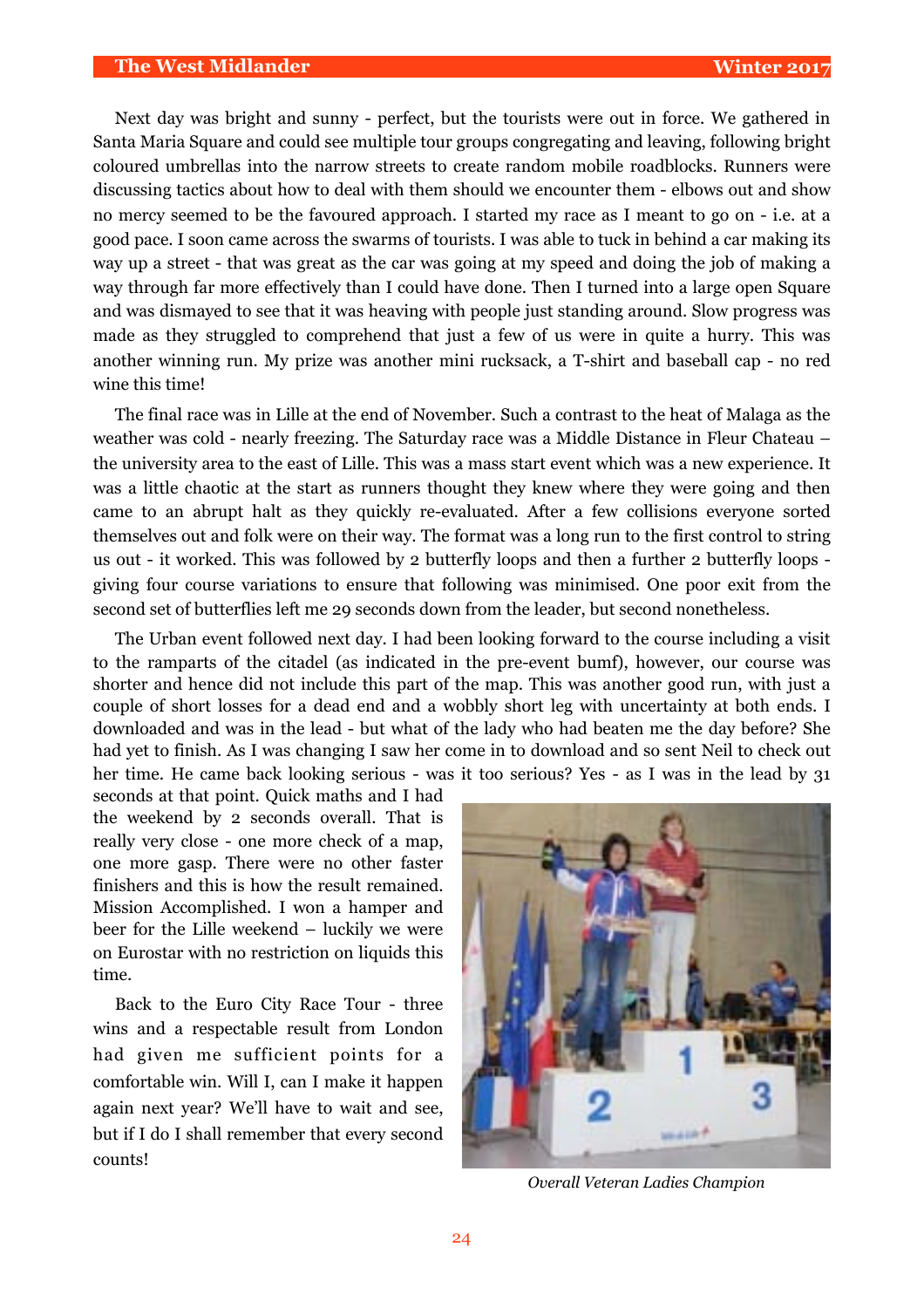# **West Midlands Championships 2016**

The West Midland Championships were held by HOC at Dymock in Herefordshire on 4 December in conjunction with the final West Midlands League event. The area, mapped by Brian and Kay Hughes, was similar in character to the Wyre Forest but, unfortunately, suffered from an excess of bramble growth so the straight line option was rarely the best option.

The attendance was a little down on previous years which was probably due to the area being right on the South Western fringe of the region. It was also a little disappointing to see very few competitors in the M/W 16-21 age groups.

Thanks to HOC for hosting the event and congratulations to all the winners.

| <b>Winners</b>   |                           |              |                 |                        |            |
|------------------|---------------------------|--------------|-----------------|------------------------|------------|
|                  |                           |              |                 |                        |            |
| <b>M10</b>       | <b>Arthur Mitchell</b>    | <b>HOC</b>   | W10             | <b>Tilly Flippance</b> | <b>OD</b>  |
| M12              | Peter Markham             | <b>OD</b>    | W <sub>12</sub> | Florence Lunn          | <b>OD</b>  |
| M <sub>14</sub>  | Cameron<br>Williams-Stein | OD           | W14             | Pippa Smart            | OD         |
| M <sub>16</sub>  | Not Awarded               |              | <b>W16</b>      | <b>Jessica Parker</b>  | <b>WRE</b> |
| M <sub>1</sub> 8 | Not Awarded               |              | <b>W18</b>      | Not Awarded            |            |
| M20              | Not Awarded               |              | W <sub>20</sub> | Not Awarded            |            |
| M21              | Robert Holdway            | <b>POTOC</b> | W <sub>21</sub> | Not Awarded            |            |
| M <sub>35</sub>  | <b>Ben Flippance</b>      | OD           | W35             | Not Awarded            |            |
| <b>M40</b>       | <b>Andrew Rowe</b>        | <b>POTOC</b> | W <sub>40</sub> | Kerrie Flippance       | <b>OD</b>  |
| M <sub>45</sub>  | <b>Chris McCartney</b>    | OD           | W <sub>45</sub> | Not Awarded            |            |
| <b>M50</b>       | David Leadley             | OD           | W <sub>5</sub>  | Liz Phillips           | OD         |
| M <sub>55</sub>  | John Leeson               | <b>HOC</b>   | $W_{55}$        | Marian White           | <b>HOC</b> |
| <b>M60</b>       | <b>Ray Collins</b>        | <b>WCH</b>   | <b>W60</b>      | Elizabeth Urquhart     | OD         |
| M65              | <b>Geoff Trewin</b>       | <b>HOC</b>   | <b>W65</b>      | <b>Hazel Waters</b>    | <b>WCH</b> |
| <b>M70</b>       | Peter Carey               | OD           | W <sub>70</sub> | Sheila Carey           | OD         |
| M75              | <b>Brian Morris</b>       | <b>WRE</b>   | W <sub>75</sub> | <b>Hilary Simpson</b>  | <b>OD</b>  |
| <b>M80</b>       | Not Awarded               |              | W80             | Alison Sloman          | HOC        |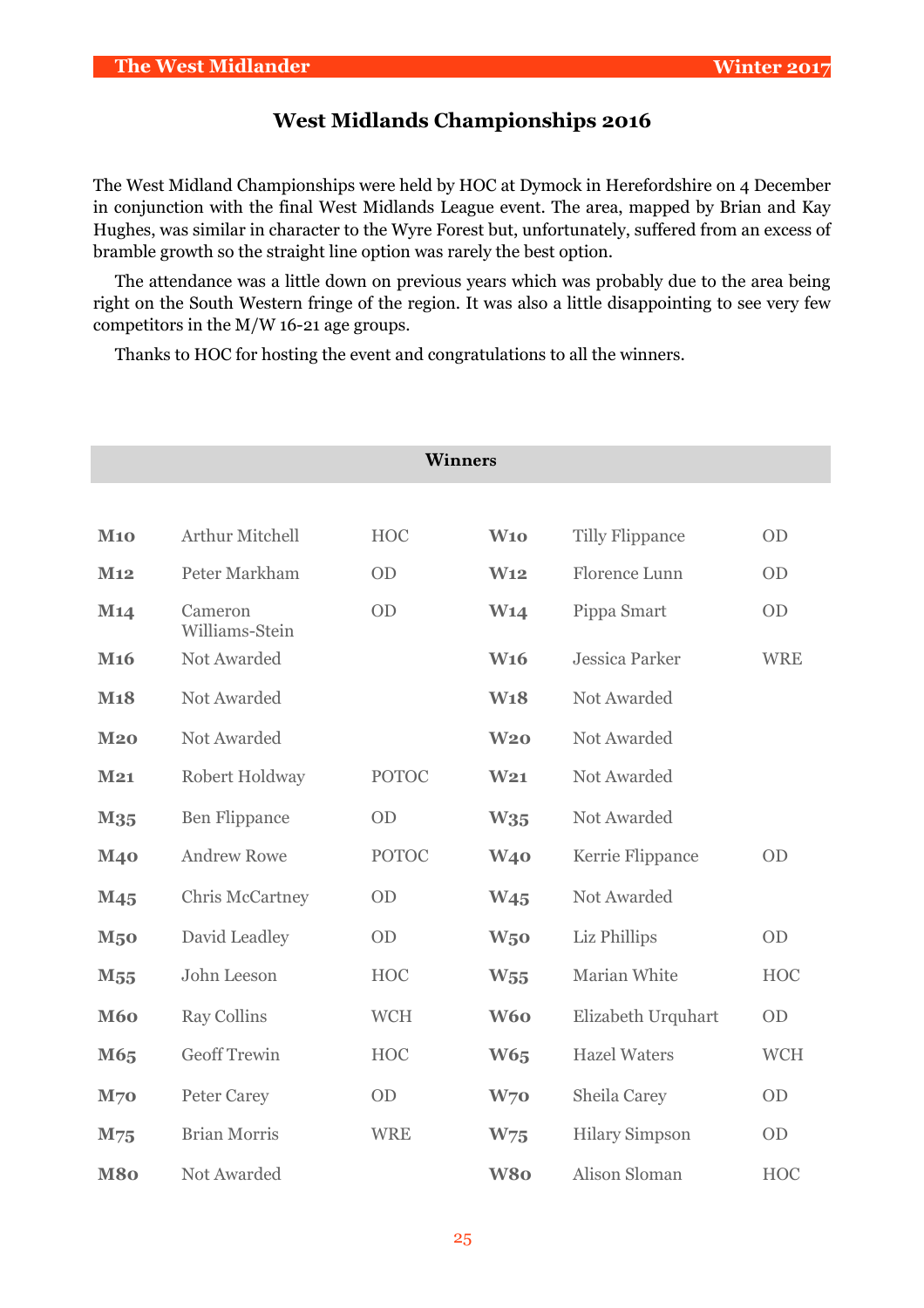

# **2017 CompassSport Cup/ Trophy Draw**

| <b>Organising Club &amp;</b><br><b>Region</b>                                                                                                                        | <b>Area</b>    | Cup                                                                                                                                                                                                                                                                                                                       | <b>Trophy</b>                                               |  |
|----------------------------------------------------------------------------------------------------------------------------------------------------------------------|----------------|---------------------------------------------------------------------------------------------------------------------------------------------------------------------------------------------------------------------------------------------------------------------------------------------------------------------------|-------------------------------------------------------------|--|
| <b>BKO</b> (SCOA)                                                                                                                                                    | Cold Ash       | BKO, SN, TVOC                                                                                                                                                                                                                                                                                                             | BADO, GO, NWO,<br><b>SARUM</b>                              |  |
| Cup & Trophy: The winning teams qualify for the Final.                                                                                                               |                |                                                                                                                                                                                                                                                                                                                           |                                                             |  |
| <b>CLOK (NEOA)</b>                                                                                                                                                   | Cringle        | AIRE, CLOK, EBOR                                                                                                                                                                                                                                                                                                          | CLARO, EPOC, NATO,<br><b>NN</b>                             |  |
| Cup: The winning team qualifies for the Final.<br>for the Final.                                                                                                     |                | Trophy: The winning team qualifies for the Final. If EPOC win, then the 2nd placed team also qualifies                                                                                                                                                                                                                    |                                                             |  |
| HH (SEOA)                                                                                                                                                            | Ashridge       | HH, SO, SLOW, WAOC                                                                                                                                                                                                                                                                                                        | CHIG, DFOK, HAVOC,<br>LOK, MV, SAX, SOS,<br>SMOC, SUFFOC    |  |
| Cup: The winning team qualifies for the Final.                                                                                                                       |                | Trophy: The teams placed first and second qualify for the Final (eight or more clubs rule).                                                                                                                                                                                                                               |                                                             |  |
| LOG (EMOA)                                                                                                                                                           | <b>Burwell</b> | DVO, LEI, NOC, NOR, SYO                                                                                                                                                                                                                                                                                                   | HALO, LOG                                                   |  |
| Final.<br>Trophy: The winning team qualifies for the Final.                                                                                                          |                | Cup: The winning team qualifies for the Final. If SYO win then the second placed team qualifies for the                                                                                                                                                                                                                   |                                                             |  |
| KFO (SOA)                                                                                                                                                            | Tentsmuir      | FVO, INVOC, MOR                                                                                                                                                                                                                                                                                                           | BASOC, CLYDE,<br>ECKO, ELO, GRAMP, INT,<br>MAROC, STAG, TAY |  |
| Final.<br>for the Final.                                                                                                                                             |                | Cup: The winning team qualifies for the Final. If FVO win, then the 2nd placed team qualifies for the<br>Trophy: The 1st, 2nd & 3rd teams qualify for the Final (SOA, two Trophy teams qualify, eight or more<br>clubs rule). If INT and CLYDE finish 1st, 2nd or 3rd then the 4th and 5th placed teams will also qualify |                                                             |  |
| POTOC (WMOA)                                                                                                                                                         | Park Hall      | DEE, HOC, OD                                                                                                                                                                                                                                                                                                              | COBOC, ERYRI, POTOC,<br>SELOC, WCH, WRE                     |  |
| Cup & Trophy: The winning teams qualify for the Final.                                                                                                               |                |                                                                                                                                                                                                                                                                                                                           |                                                             |  |
| <b>SROC</b> (NWOA)                                                                                                                                                   | Simpson Ground | LOC, MDOC, WCOC                                                                                                                                                                                                                                                                                                           | BL, PFO, SOLWAY, SROC                                       |  |
| Cup & Trophy: The winning teams qualify for the Final.                                                                                                               |                |                                                                                                                                                                                                                                                                                                                           |                                                             |  |
| SWOC (WOA)                                                                                                                                                           | Cwm Lickey     | BOK, NGOC                                                                                                                                                                                                                                                                                                                 | SBOC, SWOC                                                  |  |
| Cup: The winning team qualifies for the Final. If BOK win, then the 2nd placed team qualifies for the<br>Final.<br>Trophy: The winning team qualifies for the Final. |                |                                                                                                                                                                                                                                                                                                                           |                                                             |  |
| WIM (SWOA)                                                                                                                                                           | Moors Valley   | DEVON, SOC                                                                                                                                                                                                                                                                                                                | KERNO, QO, WIM,<br><b>WSX</b>                               |  |
| Cup & Trophy: The winning teams qualify for the Final.                                                                                                               |                |                                                                                                                                                                                                                                                                                                                           |                                                             |  |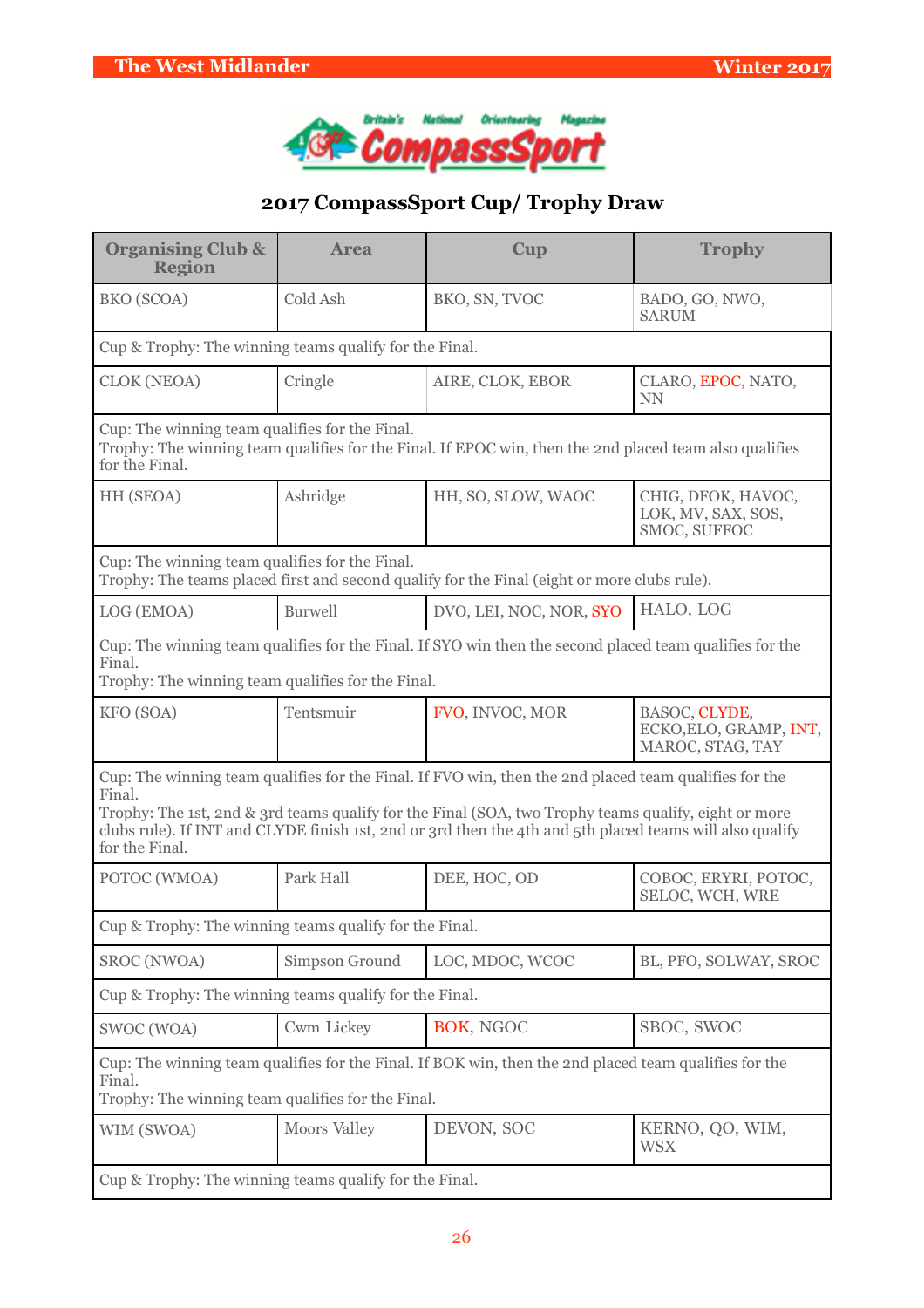# **West Midlands Urban League 2017**



Full results and tables can be found on the UK Urban League website at: <http://urbanleague.nopesport.com/scoring/>

| Date        | <b>Event Venue</b> | Club       |
|-------------|--------------------|------------|
| 25 March    | Rugby              | OD         |
| 2 April     | Shrewsbury         | WRE        |
| 4 June      | <b>Heath Hayes</b> | <b>WCH</b> |
| 10 December | <b>Castle Vale</b> | <b>HOC</b> |

# **The Classes for 2017 are:**

|               | <b>Young Juniors</b> (M/W <sub>12</sub> and under) | <b>Veteran</b>       | (M/W 40, M/W 45, M/W 50) |
|---------------|----------------------------------------------------|----------------------|--------------------------|
| <b>Junior</b> | (M/W 14, M/W 16)                                   | <b>Super Veteran</b> | (M/W 55, M/W 60)         |
| Youth         | (M/W 18, M/W 20)                                   | <b>Ultra Veteran</b> | $(M/W 65+)$              |
| <b>Senior</b> | (M/W 21, M/W 35)                                   |                      |                          |

# **Suggested Course Combinations:**

| <b>Course</b>  | <b>W</b> Class     | <b>M Class</b>     | <b>Note</b>                                  |
|----------------|--------------------|--------------------|----------------------------------------------|
| 1              |                    | 21, 35             |                                              |
| $\overline{2}$ | 21, 35             | 18, 20, 40, 45, 50 |                                              |
| 3              | 18, 20, 40, 45, 50 | 55,60              |                                              |
| 4              | 55,60              | $65+$              |                                              |
| 5              | $14, 16, 65+$      | 14, 16             | Must meet Safety<br>Guidelines for Under 16s |
| 6              | 12                 | 12                 |                                              |

# **2017 West Midlands League Events**

| Jan $15$          | Postensplain        | <b>HOC</b> | Sep 24            | Oldacre               | <b>WCH</b> |
|-------------------|---------------------|------------|-------------------|-----------------------|------------|
| Jan <sub>22</sub> | Brandon Wood        | <b>OD</b>  | Oct 8             | Sutton Park (TBC)     | <b>OD</b>  |
| Feb 5             | Badgerslade         | WCH        | <b>Nov</b> 12     | Titterstone Clee      | <b>HOC</b> |
| Feb 19            | <b>TBC</b>          | WRE        | Nov <sub>19</sub> | Telford               | <b>WRE</b> |
| Mar <sub>5</sub>  | Chillington Hall    | WCH        | Nov $26$          | <b>Rawnsley Hills</b> | <b>WCH</b> |
| Jun 18            | <b>Arrow Valley</b> | <b>HOC</b> | Dec 3             | Hay Wood              | <b>OD</b>  |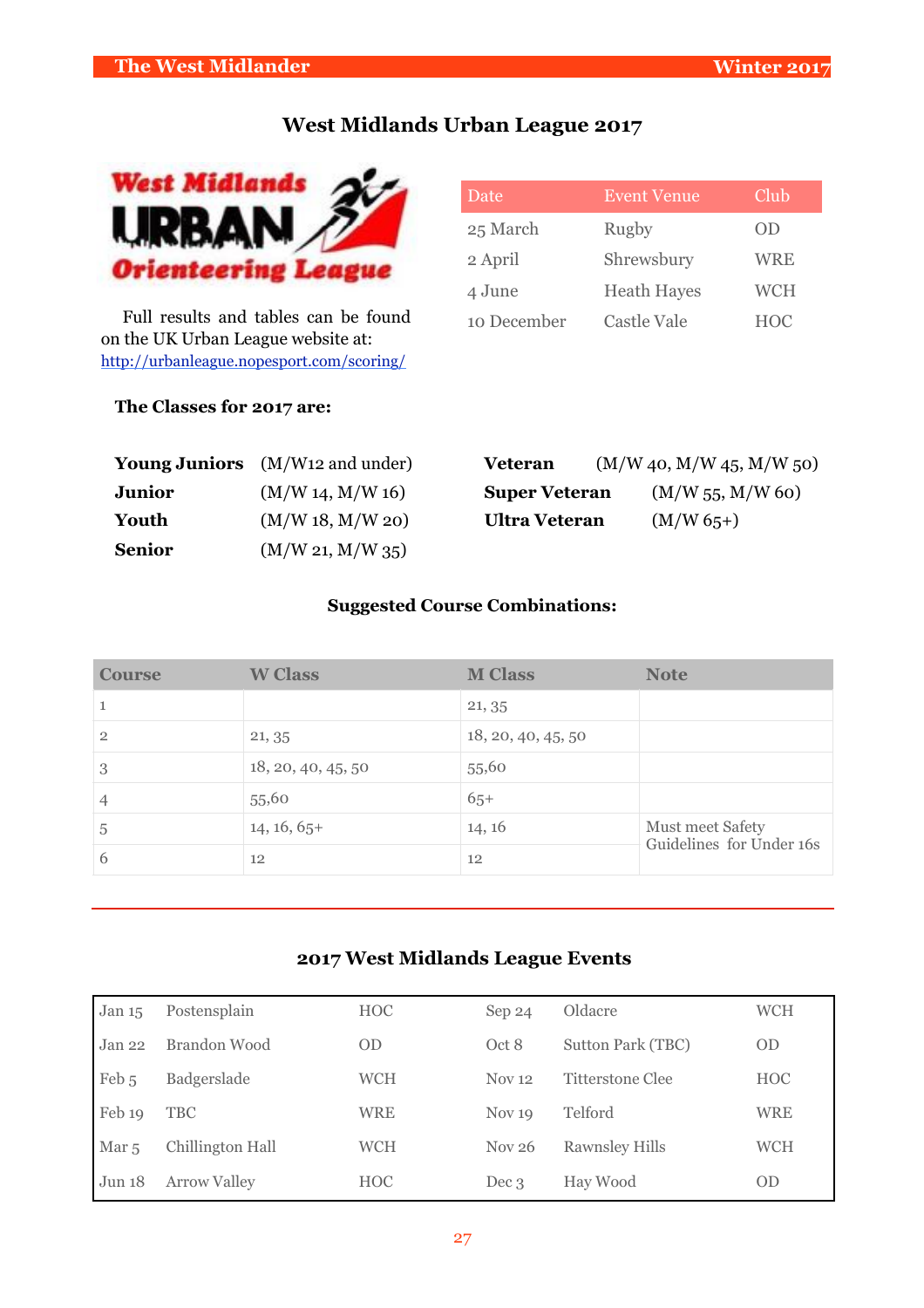# **The West Midlands League 2016 Final Positions**

| 1. OD 7162    |                         |                 |     |   | 2. WRE 6904         |                 |     |               | 3. WCH 6684             |                 |     |
|---------------|-------------------------|-----------------|-----|---|---------------------|-----------------|-----|---------------|-------------------------|-----------------|-----|
| А             | <b>Finlay Flippance</b> | M12             | 500 | А | Jessica Parker      | W <sub>16</sub> | 461 | А             | <b>Holly Hughes</b>     | W <sub>18</sub> | 491 |
| А             | Nathan Chapple          | M14             | 500 | А | <b>Molly Parker</b> | W <sub>14</sub> | 333 | А             | Henry Webb              | M <sub>14</sub> | 426 |
| B             | Liam Chapple            | M <sub>45</sub> | 416 | B | Adrian Griffiths    | M <sub>45</sub> | 476 | B             | <b>Matthew Mardling</b> | M <sub>45</sub> | 486 |
| B             | David Dunn              | M <sub>35</sub> | 404 | B | <b>Steve Parker</b> | M <sub>45</sub> | 456 | B             | Allan Williams          | M <sub>45</sub> | 467 |
| $\mathcal{C}$ | David Leadley           | M <sub>50</sub> | 500 | C | Clive Richardson    | M <sub>50</sub> | 489 | $\mathcal{C}$ | Mark Garside            | M <sub>55</sub> | 417 |
| $\mathcal{C}$ | <b>Richard Steel</b>    | M <sub>50</sub> | 372 | C | Richard Pay         | M <sub>50</sub> | 471 | C             | Neil Adams              | M <sub>55</sub> | 364 |
| D             | Liz Phillips            | W <sub>50</sub> | 500 | D | Diane Jacks         | W <sub>45</sub> | 500 | $\mathbf D$   | Mary Adams              | W <sub>55</sub> | 463 |
| D             | <b>Lesley Ross</b>      | W <sub>50</sub> | 475 | D | Delia Kingsbury     | W <sub>50</sub> | 462 | $\mathbf D$   | Christine Collins       | W <sub>55</sub> | 438 |
| E             | <b>Barry Elkington</b>  | M60             | 500 | E | Brian Morris        | M75             | 500 | E             | Ray Collins             | M60             | 500 |
| E             | Peter Carev             | M <sub>70</sub> | 500 | Ε | John Riley          | M80             | 500 | E             | <b>Hazel Waters</b>     | W65             | 500 |
| F             | Florence Lunn           | W <sub>12</sub> | 500 | F | Roy Lindsell        | M <sub>70</sub> | 478 | F             | Jonathan Howell         | M60             | 464 |
| F             | Sheila Carey            | W70             | 500 | F | Katie Lewis         | W <sub>21</sub> | 460 | F             | John Robinson           | M65             | 464 |
| F             | Sue Hallett             | W <sub>70</sub> | 500 | F | Sharron Richardson  | W <sub>40</sub> | 441 | F             | Simon Webb              | M <sub>40</sub> | 426 |
| F             | <b>Hilary Simpson</b>   | W75             | 500 | F | Rod Postlethwaite   | M60             | 439 | F             | Sally Hughes            | W <sub>45</sub> | 400 |
| F             | Oliver Lunn             | M <sub>14</sub> | 495 | F | John Broadhead      | M60             | 438 | F             | <b>Bob Dredge</b>       | M65             | 378 |

|               | 4. HOC 6302            |                 |     |              | 5. POTOC 4058          |                 |     |               | 6. COBOC 1994          |                 |     |
|---------------|------------------------|-----------------|-----|--------------|------------------------|-----------------|-----|---------------|------------------------|-----------------|-----|
| A             | <b>Arthur Mitchell</b> | M10             | 485 | $\mathbf{A}$ | <b>Ellie Bales</b>     | W <sub>16</sub> | 300 | B             | Emils Vainovskis       | $M_{20}$        | 470 |
| A             | Alexander Mitchell     | M14             | 474 | A            | Enys Lloyd             | M10             | 100 | B             | Benjamin Rauffet       | M <sub>21</sub> | 444 |
| B             | Robert Rose            | M <sub>35</sub> | 316 | B            | Robert Holdway         | M <sub>21</sub> | 477 | $\mathcal{C}$ | Ian Gamlen             | M <sub>50</sub> | 416 |
| B             | David Aldridge         | M <sub>35</sub> | 178 | B            | Graham Pigott          | M <sub>35</sub> | 280 | D             | <b>Yvonne Feasey</b>   | W <sub>50</sub> | 80  |
| $\mathcal{C}$ | Alex Morgan            | M <sub>50</sub> | 500 | C            | <b>Gerry Riley</b>     | M <sub>55</sub> | 367 | Ε             | Mick Sadler            | M65             | 305 |
| C             | <b>Adrian Bailey</b>   | M <sub>50</sub> | 377 | C            | Jim Cooke              | M <sub>50</sub> | 127 | E             | <b>Richard Burnett</b> | M60             | 200 |
| D             | Marian White           | W <sub>55</sub> | 451 | $\mathbf D$  | <b>Elizabeth Bales</b> | W <sub>50</sub> | 170 | $\mathbf F$   | Ruth Lockley           | W <sub>60</sub> | 79  |
| D             | Kerstin Mitchell       | W <sub>50</sub> | 326 | D            | <b>Claire Alcock</b>   | W35             | 153 |               |                        |                 |     |
| Ε             | Alison Sloman          | W80             | 500 | E            | Marian Denham          | W <sub>70</sub> | 430 |               |                        |                 |     |
| E             | Geoff Trewin           | M65             | 488 | E            | Jean Rostron           | W70             | 333 |               |                        |                 |     |
| F             | Andrew White           | M60             | 452 | F            | Paul Graetz            | M <sub>65</sub> | 300 |               |                        |                 |     |
| F             | Sebastian Mitchell     | M12             | 447 | F            | <b>Andrew Rowe</b>     | M <sub>40</sub> | 269 |               | 7. WYEVENT 280         |                 |     |
| $\mathbf{F}$  | John Pearson           | M65             | 446 | F            | <b>Judy Douglas</b>    | W <sub>70</sub> | 265 | А             | Adrian Karney          | M10             | 99  |
| F             | Mike Baggott           | M65             | 432 | F            | Henry Morgan           | M60             | 251 | А             | Aidan Collinson        | M <sub>12</sub> | 49  |
| F             | <b>Barry Houghton</b>  | M65             | 430 | F            | Peter Yoxall           | M <sub>70</sub> | 236 | D             | Michaela Da Cunha      | W <sub>50</sub> | 132 |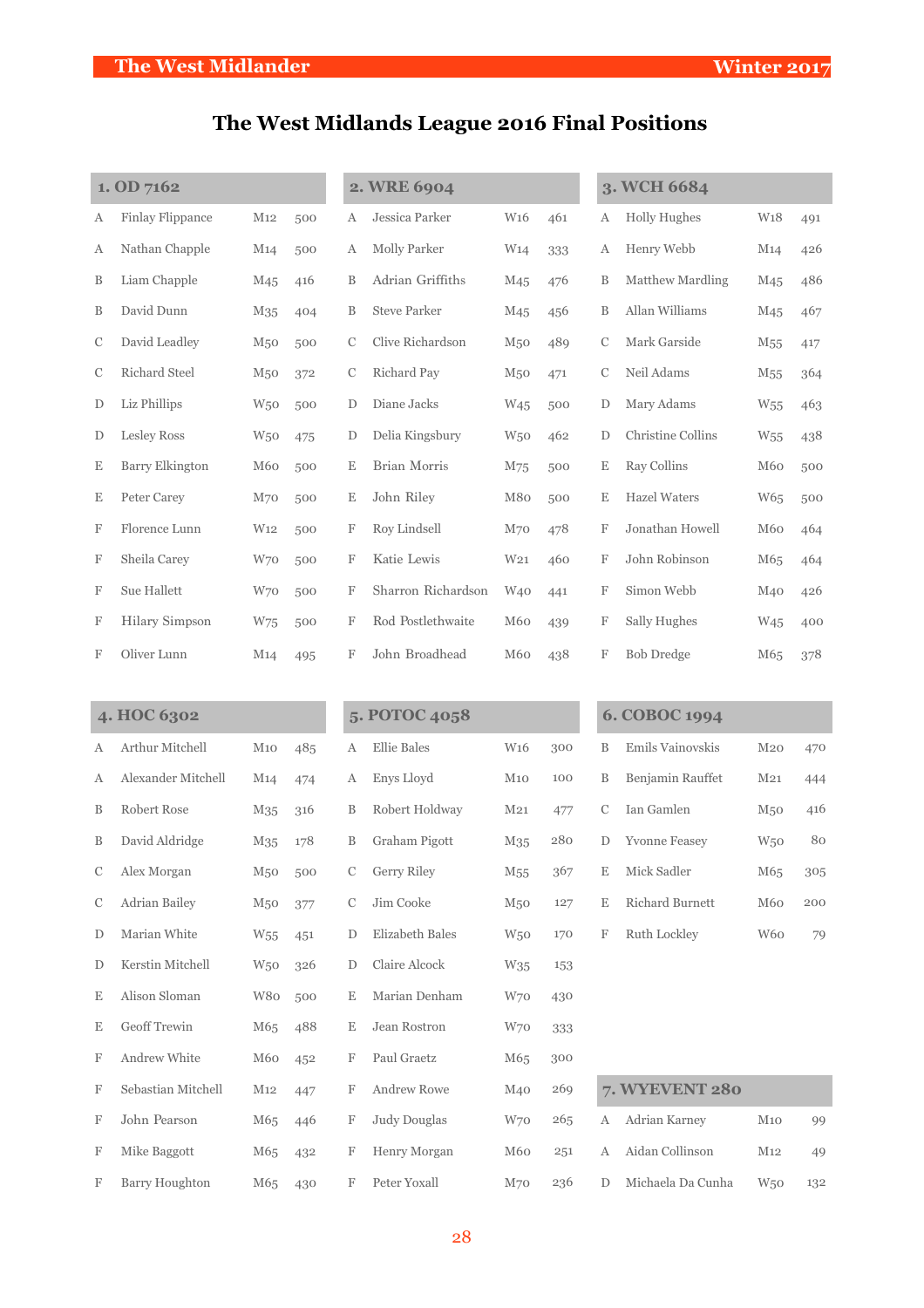| Jan 10 | Lickey Hills    | COBOC      | Jun 19           | Sandwell Valley     | <b>HOC</b> |
|--------|-----------------|------------|------------------|---------------------|------------|
| Jan 24 | Hartshill Hayes | <b>OD</b>  | Qct 2            | $Shoa$ $Hill$       | <b>WCH</b> |
| Feb 7  | Chasewater      | <b>WCH</b> | Oct $23$         | Castlemorton Common | <b>HOC</b> |
| Feb 14 | Longdon         | <b>HOC</b> | Oct 30           | Gentleshaw Common   | <b>WCH</b> |
| Feb 21 | Lizard Hill     | WRE        | Nov <sub>6</sub> | <b>Bury Ditches</b> | <b>WRE</b> |
| May 8  | Mansty Woods    | WCH        | Dec 4            | <b>Dymock</b>       | <b>HOC</b> |

# **2016 Events**

# **Individual Class Winners**

| M10             | Arthur Mitchell                              | <b>HOC</b>              | 485        | W10             | <b>Tilly Flippance</b>             | <b>OD</b>  | 420        |
|-----------------|----------------------------------------------|-------------------------|------------|-----------------|------------------------------------|------------|------------|
| M12             | <b>Finley Flippance</b>                      | OD                      | 500        | W <sub>12</sub> | Florence Lunn                      | OD         | 500        |
| M <sub>14</sub> | Nathan Chapple                               | OD                      | 500        | W <sub>14</sub> | Pippa Smart                        | <b>WCH</b> | 357        |
| M <sub>16</sub> | Sam Leadley                                  | <b>OD</b>               | 431        | W <sub>16</sub> | Jessica Parker                     | <b>WRE</b> | 461        |
| M18             | Harrison McCartney                           | OD                      | 100        | W <sub>18</sub> | <b>Holly Hughes</b>                | <b>WCH</b> | 491        |
| M <sub>20</sub> | Emils Vainovskis                             | COBOC                   | 470        | W <sub>20</sub> |                                    |            |            |
| M21             | Robert Holdway                               | <b>POTOC</b>            | 477        | W <sub>21</sub> | Katie Lewis                        | <b>WRE</b> | 460        |
| M <sub>35</sub> | David Dunn                                   | <b>OD</b>               | 404        | W <sub>35</sub> | Helen Corrin                       | <b>WRE</b> | 339        |
| M <sub>40</sub> | Simon Webb                                   | <b>WCH</b>              | 426        | W <sub>40</sub> | Sharron Richardson                 | <b>WRE</b> | 441        |
| M45             | <b>Matthew Mardling</b>                      | <b>WCH</b>              | 486        | W <sub>45</sub> | Diane Jacks                        | <b>WRE</b> | 500        |
| M <sub>50</sub> | David Leadley<br>Alex Morgan                 | OD<br><b>HOC</b>        | 500<br>500 | W <sub>50</sub> | Liz Phillips                       | OD         | 500        |
| M <sub>55</sub> | Andrew Clough                                | <b>WRE</b>              | 434        | W <sub>55</sub> | Mary Adams                         | <b>WCH</b> | 463        |
| <b>M60</b>      | <b>Ray Collins</b><br><b>Barry Elkington</b> | <b>WCH</b><br><b>OD</b> | 500<br>500 | W <sub>60</sub> | Margaret Willdig                   | <b>OD</b>  | 491        |
| M65             | <b>Geoff Trewin</b>                          | <b>HOC</b>              | 488        | W65             | <b>Hazel Waters</b>                | <b>WCH</b> | 500        |
| M <sub>70</sub> | <b>Peter Carey</b>                           | OD                      | 500        | W70             | Sheila Carey<br><b>Sue Hallett</b> | OD<br>OD   | 500<br>500 |
| M75             | <b>Brian Morris</b>                          | <b>WRE</b>              | 500        | W75             | <b>Hilary Simpson</b>              | OD         | 500        |
| M80             | John Riley                                   | <b>WRE</b>              | 500        | W <sub>80</sub> | Alison Sloman                      | HOC        | 500        |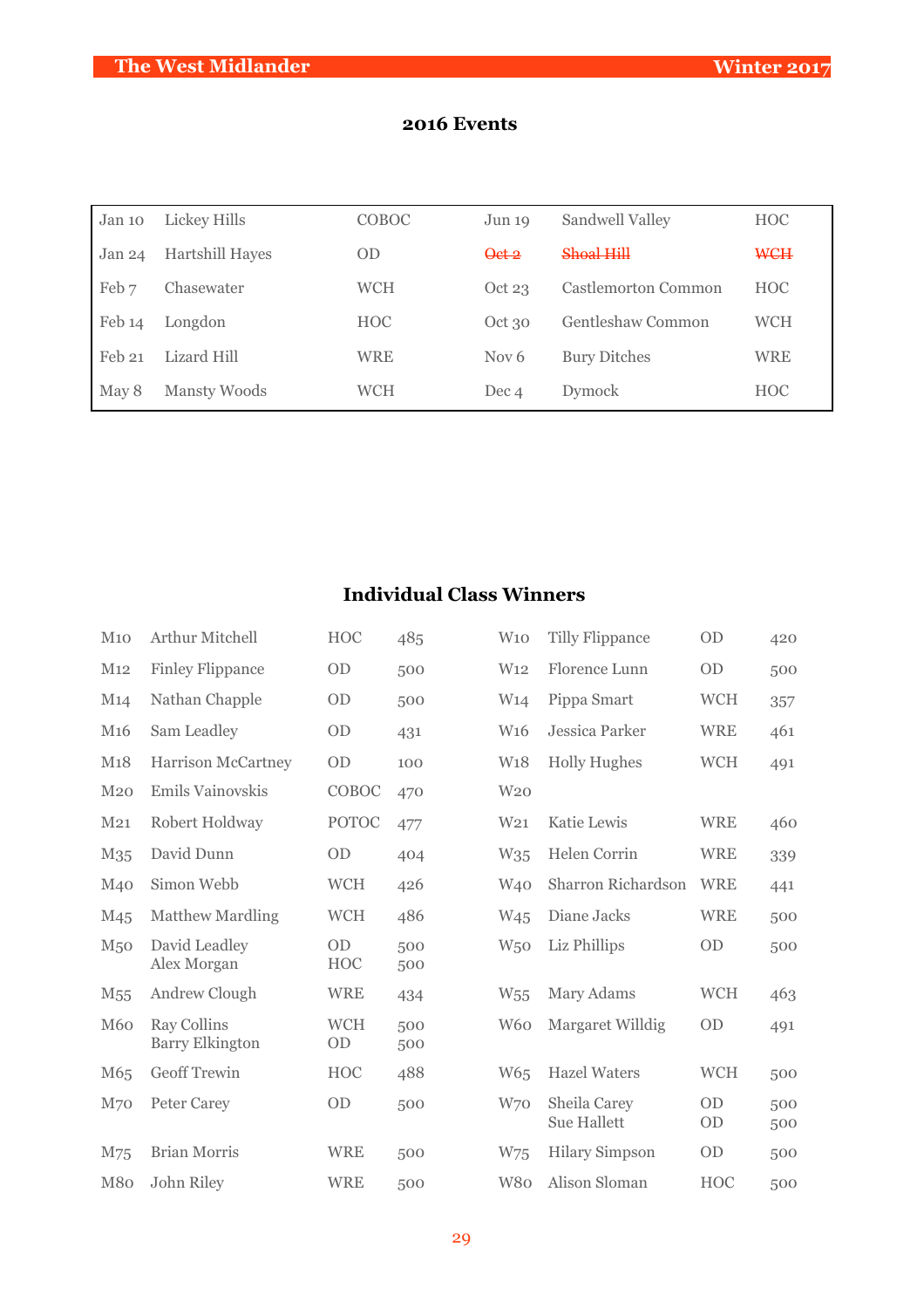

Event Information V 1.1 as of 14/1/17 (flyers are often revised)

**Harlequins Orienteering Club** 

Invite you to a Level C event and Yvette Baker Trophy Round At



**Near Wombourne** 

On

19 March 2017



Orienteering in Worcester, Hereford, South Shropshire, **Black Country and** Birmingham.

| Venue &<br>Travel             | Baggeridge is a Country Park Grid ref. SO897931<br>Entrance off the A463 between Sedgley and Wombourne at Gospel End village DY3<br>4HB |                                                         |         |                                                                                  |                                                                                                                                                                    |  |  |
|-------------------------------|-----------------------------------------------------------------------------------------------------------------------------------------|---------------------------------------------------------|---------|----------------------------------------------------------------------------------|--------------------------------------------------------------------------------------------------------------------------------------------------------------------|--|--|
| Parking:                      |                                                                                                                                         | Pay and Display large public car park £2.80 for the day |         |                                                                                  |                                                                                                                                                                    |  |  |
| Terrain:                      |                                                                                                                                         | Varied woodland well contoured in parts with many paths |         |                                                                                  |                                                                                                                                                                    |  |  |
| Map:                          |                                                                                                                                         | A4 1:7500 5m contours by Alison Sloman                  |         |                                                                                  |                                                                                                                                                                    |  |  |
| Courses:                      |                                                                                                                                         | White, Yellow, Orange, Light Green, Green and Blue.     |         |                                                                                  |                                                                                                                                                                    |  |  |
| Entries:                      |                                                                                                                                         |                                                         |         | Pre-entry via Fabian 4 will be available in due course. On the day entries also. |                                                                                                                                                                    |  |  |
| <b>Registration:</b>          | 1000 - 1200hrs                                                                                                                          |                                                         | Starts: | 1030 - 1230 hrs                                                                  |                                                                                                                                                                    |  |  |
| Punching:                     | be hired for £1.00                                                                                                                      |                                                         |         |                                                                                  | Electronic Punching using SI. Please bring your SI-Card to registration. SI-Cards may                                                                              |  |  |
| Fees:                         |                                                                                                                                         | Juniors E3 Seniors E8 (non BOF + E2)                    |         |                                                                                  |                                                                                                                                                                    |  |  |
| Dogs:                         |                                                                                                                                         | Well behaved dogs welcome                               |         |                                                                                  |                                                                                                                                                                    |  |  |
| <b>Facilities:</b>            |                                                                                                                                         | Café, playground and toilets                            |         |                                                                                  |                                                                                                                                                                    |  |  |
| Officials:                    | Organiser                                                                                                                               | Geoff Trewin                                            |         | geoff.trewin@hotmail.co.uk 0121 426 4415                                         |                                                                                                                                                                    |  |  |
|                               | Planner                                                                                                                                 | Peter Langmaid                                          |         |                                                                                  |                                                                                                                                                                    |  |  |
|                               | Controller                                                                                                                              | <b>TBC</b>                                              |         |                                                                                  |                                                                                                                                                                    |  |  |
| Safety:                       | (aka cagoules)                                                                                                                          |                                                         |         |                                                                                  | Competitors take part at their own risk. Whistles must be carried. In case of bad<br>weather competitors may be required to wear(carry) water- and wind-proof tops |  |  |
| Website &<br>$C$ sneellstien: |                                                                                                                                         |                                                         |         | For the latest information check: http://www.harlequins.org.uk                   |                                                                                                                                                                    |  |  |

Cancellation: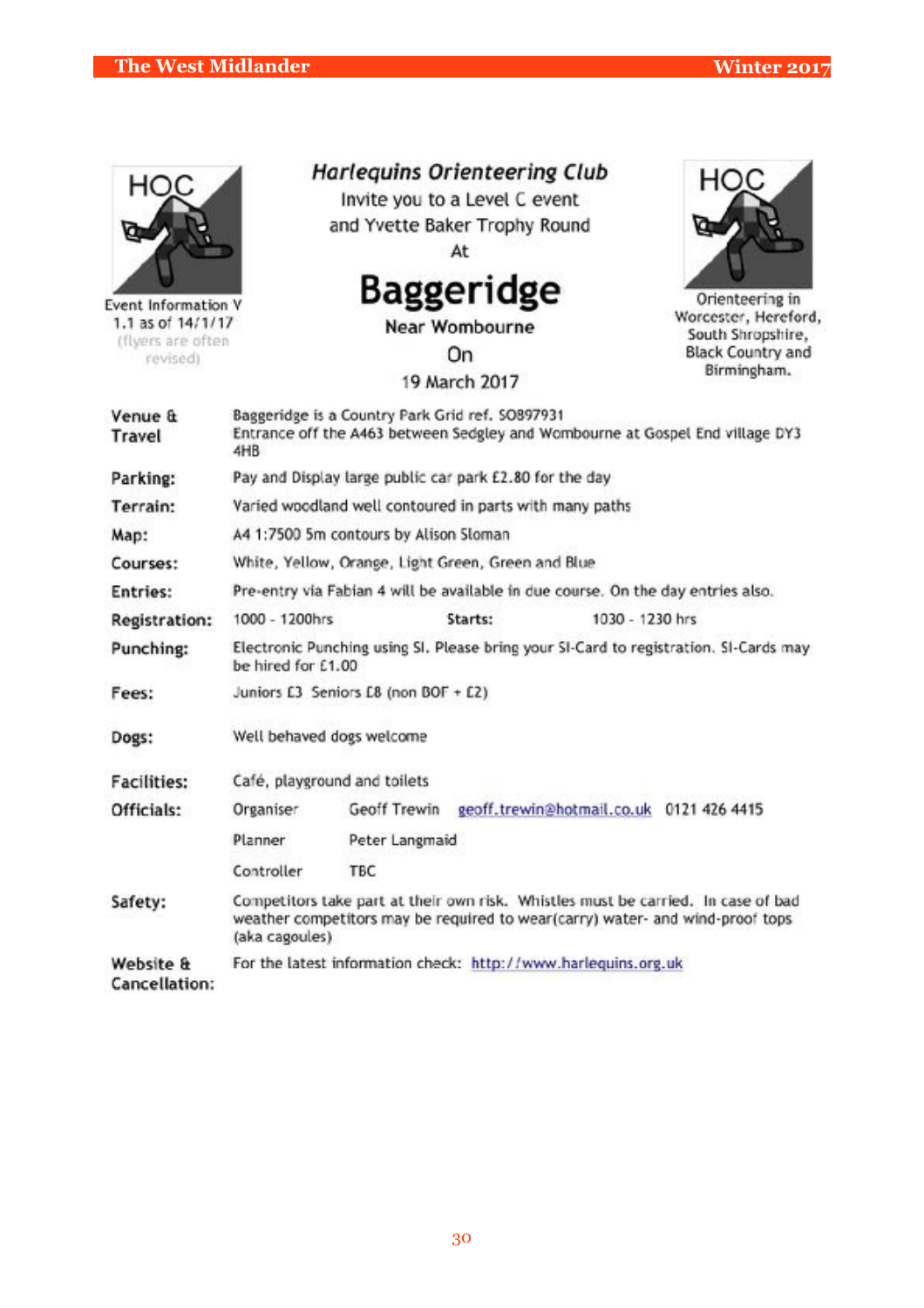# **WMOA Fixtures**

# **February to May 2017**

Please note all Fixtures are correct at the time of publishing. Please check club websites for further details.

#### **2017**

#### **February**

| $\overline{2}$ | <b>HOC</b><br>Level D     | <b>HOC WEE (Winter Evening Event)</b><br><b>Dudmaston</b>                     | <b>Bridgnorth</b>        | SO745885             |
|----------------|---------------------------|-------------------------------------------------------------------------------|--------------------------|----------------------|
| 4              | 0 <sub>D</sub><br>Level D | <b>OD Local Event</b><br><b>Daventry Country Park</b>                         | Daventry                 | SP <sub>575629</sub> |
| 4              | <b>POTOC</b><br>Level D   | <b>POTOC Leisure and Training Event</b><br><b>Apedale Country Park</b>        | Newcastle-under-<br>Lyme | SJ822483             |
| 5              | <b>WCH</b><br>Level C     | <b>WCH - WMOA League 3</b><br><b>Badgerslade</b>                              | Cannock                  | SJ976171             |
| 9              | <b>HOC</b><br>Level D     | <b>HOC NSL (Night Street League)</b><br><b>Bewdley</b>                        | Bewdley                  | SO785753             |
| 16             | <b>HOC</b><br>Level D     | <b>HOC WEE (Winter Evening Event)</b><br><b>Old Hills</b>                     | <b>Great Malvern</b>     | SO829487             |
| 18             | <b>OD</b><br>Level D      | <b>OD Night Event</b><br><b>Hartshill Country Park</b>                        | Nuneaton                 | SP <sub>469735</sub> |
| 19             | <b>WRE</b><br>Level C     | <b>WRE Event - WMOA League 4</b><br>(TBC)                                     | Shrewsbury               |                      |
| 22             | <b>COBOC</b><br>Level D   | <b>COBOC Night Sevens</b><br><b>Clifton Road Youth Centre</b>                 | Sutton Coldfield         |                      |
| 23             | <b>HOC</b><br>Level D     | <b>HOC NSL (Night Street League)</b><br><b>Birmingham City Centre</b>         | Birmingham               |                      |
| <b>March</b>   |                           |                                                                               |                          |                      |
| $\overline{2}$ | <b>HOC</b><br>Level D     | <b>HOC WEE (Winter Evening Event)</b><br><b>Burlish Top &amp; Rifle Range</b> | Kidderminster            | SO808738             |
| 5              | <b>WCH</b><br>Level C     | <b>WCH - WMOA League 5</b><br><b>Chillington Hall</b>                         | Codsall                  |                      |
| 9              | <b>HOC</b><br>Level D     | <b>HOC NSL (Night Street League)</b><br><b>Brierley Hill</b>                  | Stourbridge              |                      |
| 11             | 0 <sub>D</sub><br>Level D | <b>OD Local Event</b><br><b>Memorial Park (TBC)</b>                           | Coventry                 | SP322722             |
| 12             | <b>POTOC</b>              | <b>CompassSport Cup/Trophy Heat</b>                                           |                          |                      |

Level B Park Hall Country Park Stoke-on-Trent 16 HOC Level D **Coombeswood** Halesowen SO975855 **HOC WEE (Winter Evening Event)**